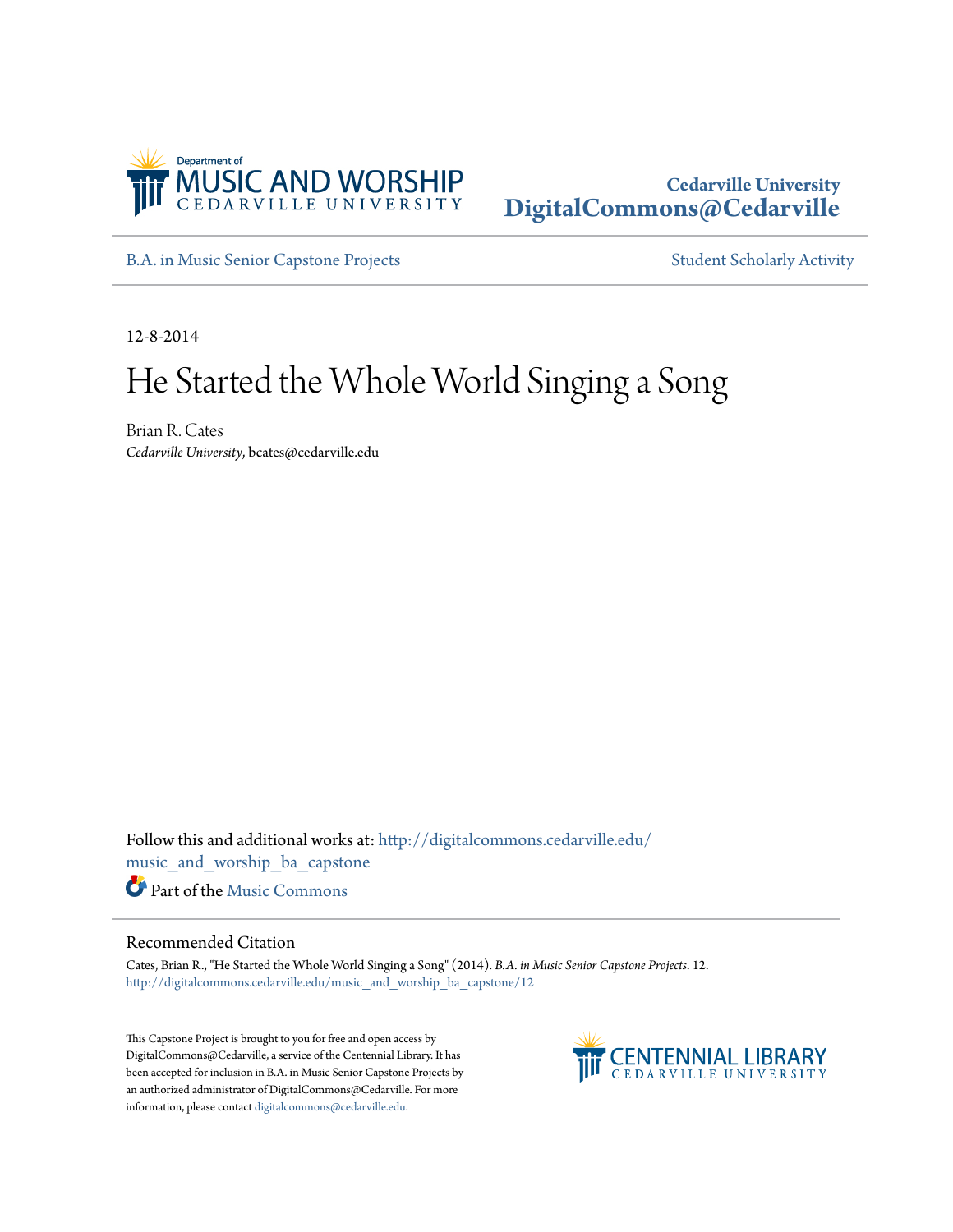He Started the Whole World Singing a Song

### A lecture presented to the faculty of the Music and Art Department of Cedarville University in partial fulfillment of the requirements for the degree of **Bachelor** of Arts

By

**Brian Richard Cates** 

Chair of Faculty Committee: Dr. Sandra S. Yang

December 2014

 $\bar{\mathcal{L}}$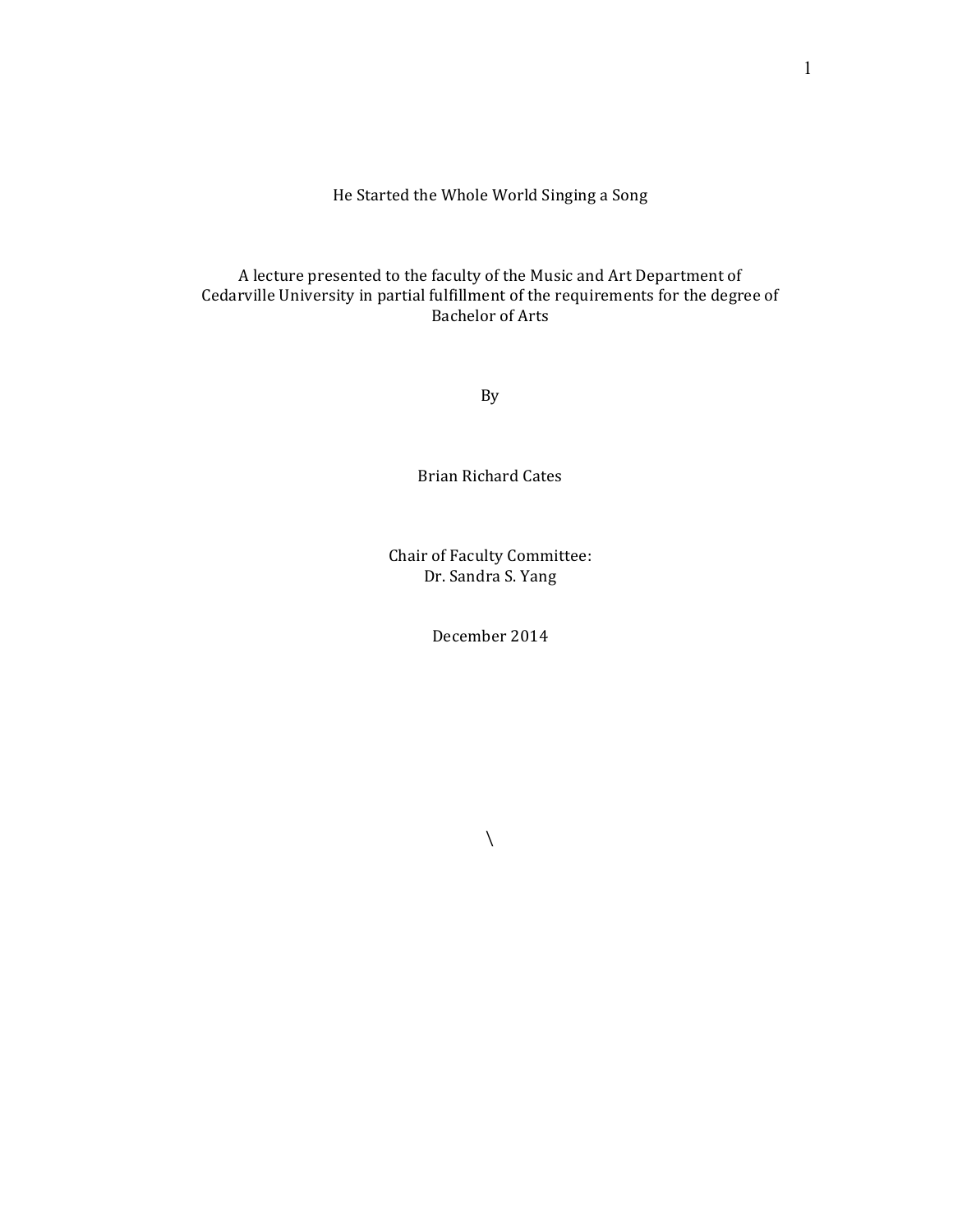#### **He Started the Whole World Singing a Song**

Throughout history, people from a variety of backgrounds have commented on the relationship between music and language. Several say that music transcends language; some refer to music as being another language; others believe music actually speaks. In spite of a diversity of responses, there is still a collective sense that music and language are intriguingly related—a profound, intuitive awareness of some type of bonding agent between the two. Music has also been perceived throughout history to possess meaning and power, both on a grand, cosmic level and an anthropic, human level. For the Greek philosopher Plato, music acted as something that "[implanted] cosmic harmony into the soul of humans," while in the Old Testament of the Bible, "[w]henever the spirit from God troubled Saul, David would pick up his harp and play, and Saul would then be relieved, feel better."<sup>2</sup>

Music moves listeners powerfully and communicates meaning in ways that are often difficult or impossible to express in words. In this paper, I wish to explore the essence of these musical moments and attempt to articulate why they occur from a theological framework. This framework will consist of demonstrating a connection between language and music, discussing how music is able to possess meaning, and showing that throughout the Bible, people have responded to the transcendent and immanent presence of the Triune God working in and through creation musically. With this framework in place, I will conclude this paper by discussing how music has the capacity to reveal three essential qualities of what it means to be fully human in a world where God is fully present: hope, faith, and love.

The connection between language and music does not appear only among the creative offerings of writers, poets, painters, or actors. Within the fields of psychoacoustics,

<sup>&</sup>lt;sup>1</sup> Jeremy Begbie, *Resounding Truth: Christian Wisdom in the World of Music* (Grand Rapids: Baker Academic, 2007), 80.

<sup>&</sup>lt;sup>2</sup> 1 Samuel 16:23 (Holman Christian Standard Bible)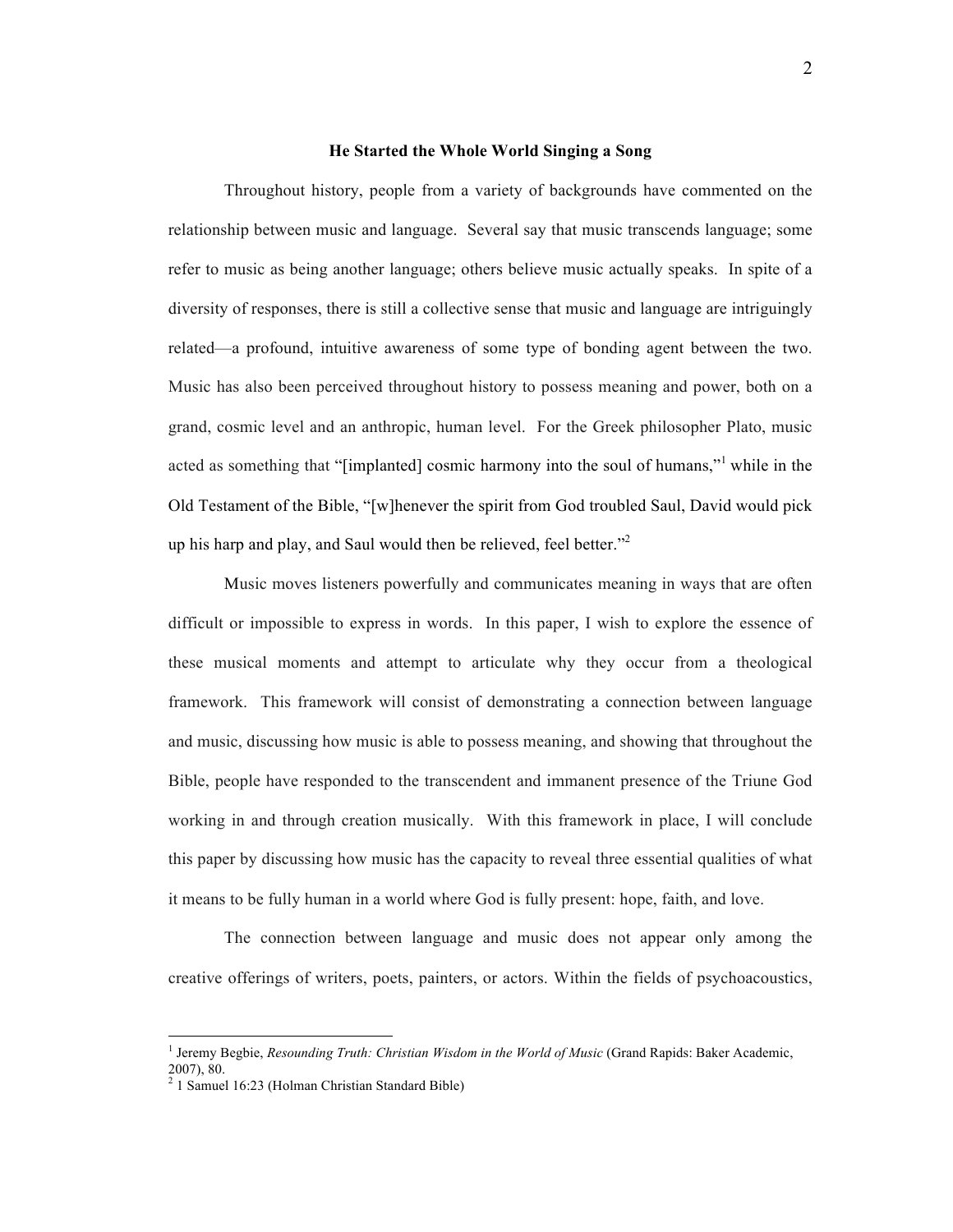neurobiology, neuropsychology, and neuromusicology, several studies have been conducted showing evidence for some sort of link between language and music. In the field of neuropsychology, Anthony Brandt and Molly Gebrian have studied newborns and their early development at the Shepherd School of Music and the Language and Music Cognition Lab at the University of Maryland, reporting that "music learning matches the speed and effort of language acquisition" and arguing that there is a "deep early entanglement of music and language."<sup>3</sup> In the field of psychoacoustics, Masumi Wakita of the Primate Research Institute at Kyoto University, Japan has shown that music is processed in the same key area of the brain that language comprehension and understanding is processed—Broca's area: "hierarchical processing in Broca's area is a common function shared between language and music."<sup>4</sup> Lastly, in the field of neuroimaging, Dr. Charles Limb at Johns Hopkins University has shown that "the areas of the musicians' brains linked to syntax and language processing were activated [by scanning the brains of eleven skilled jazz musicians while improvising together]. When two jazz musicians seem lost in thought while [improvising], they aren't simply waiting for their turn to play. Instead, they are using the syntactic areas of their brain to process what they are hearing so they can respond by playing a new series of notes that hasn't previously been composed or practiced."<sup>5</sup> Clearly, there is a scientifically observable link between language and music, present from infancy through adulthood in musicians and non-musicians alike.

Even though scientists and researchers have used the scientific method to study the relationship of music and language, one does not have to be a scientist to observe some basic,

<sup>&</sup>lt;sup>3</sup> Anthony Brandt, Molly Gebrian, and L. Robert Slevc, "Music and Early Language Acquisition," *Frontiers in Psychology* 3 (2012): 1-17. http://journal.frontiersin.org/Journal/10.3389/fpsyg.2012.00327/full

<sup>&</sup>lt;sup>4</sup> Masumi Wakita, "Broca's Area Processes the Hierarchical Organization of Observed Action," *Frontiers in Human Neuroscience* 7 (2014): 1-7. http://journal.frontiersin.org/Journal/10.3389/fnhum.2013.00937/full David McNamee, "Brain Scans of Jazz Musicians Unveil Language and Music Similarities: Medical News Today," *Medical News Today*, last modified 22 February 2014,

http://www.medicalnewstoday.com/articles/273060.php.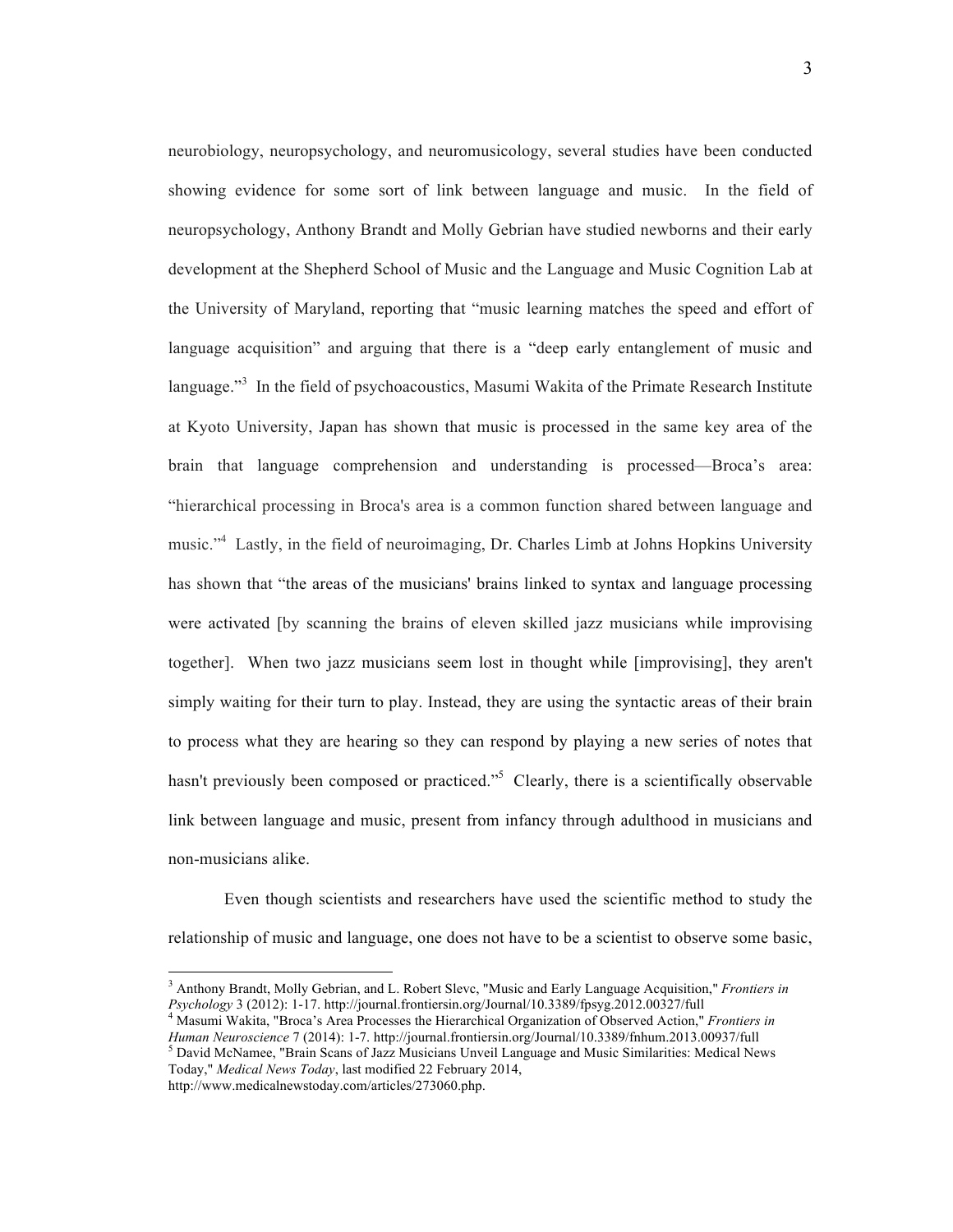obvious similarities between the two; for example, music and language are both *phonetic*, dealing with sounds, and they are both *syntactic*, dealing with hierarchical groupings, or structures, of sounds. Dr. Aniruddh D. Patel, Associate Professor of Psychology at Tufts University, has conducted extensive research on how the brain processes music and language with respect to sound and structure. Specifically, he has studied the rhythmic relationship of sounds and the hierarchal relationship of the grouping of sounds with music and language. These two studies in particular shed considerable light on how music and language are related to one another.

First, consider the rhythmic relationship of sounds. It is quite clear that music and language possess a sense of pulse, or emphasis, at certain points that can be measured. For music, each note or rest has a defined duration of time based on the time signature. In  $\frac{4}{4}$  time, a quarter note lasts for one beat; a whole note for four beats, and so on. With language, it is not as obvious and well defined. There exist many diverse ways of expressing rhythmicity in language for each culture. However, there are two broad categories that most languages can be grouped under: stress-timed languages, such as English and German, and syllable-timed languages, such as French and Italian. Stress-timed languages are characterized by a rhythm in which primary stresses occur at roughly equal intervals, irrespective of the number of unstressed syllables in between. Syllable-timed languages, on the other hand, are characterized by a rhythm in which syllables occur at roughly equivalent time intervals, irrespective of the stress placed on them."

With these categories in place, it is possible to measure rhythmicity in speech by using the nPVI, or Normalized Pairwise Variability Index. The nPVI is defined as the "measure of the variability of successive syllabic durations in spoken language based on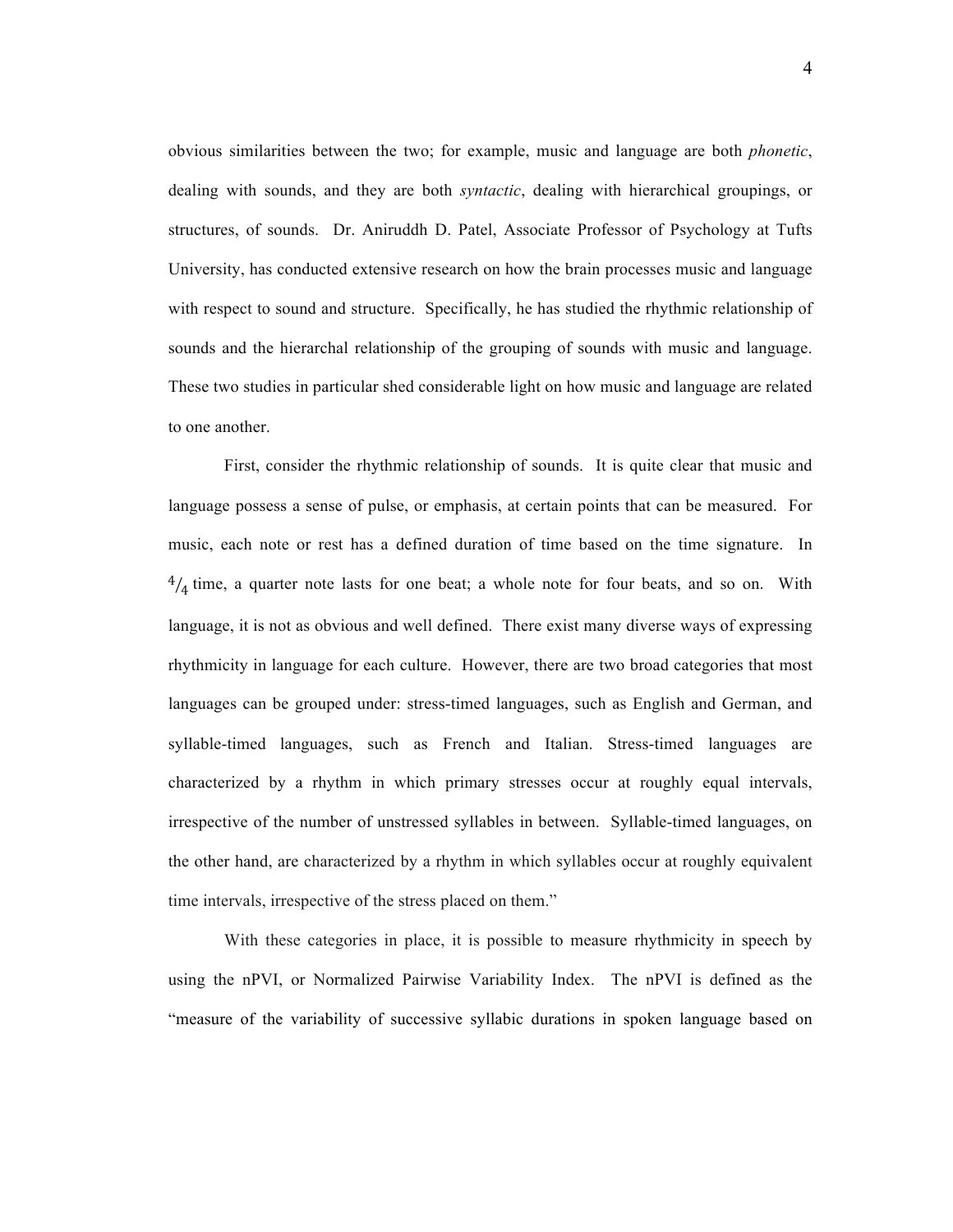vowel length."<sup>6</sup> As it turns out, stressed-timed languages have higher nPVI values than syllable-timed languages. Stressed-timed languages such as English and German have nPVI values of 70 and 59.7 respectively, while syllable-timed languages such as French and Italian have nPVI values of 49.3 and 46.0 respectively.<sup>7</sup> In other words, English and German have a higher contrast in successive vowel duration than French and Italian.

What is intriguing is that it is possible to calculate the nPVI value for any given piece of music. Using the nPVI equation, Patel and his colleagues have calculated average nPVI values of musical compositions and have compared them to the nPVI value of their respective composer's native language.<sup>8</sup> The results are striking: "Recent empirical data on linguistic and musical rhythm from a number of different cultures supports the idea that musical rhythm reflects speech rhythm. Nations where 'stress-timed' languages are spoken tend to have greater durational contrast between successive vowels in sentences and successive notes in musical themes than nations where 'syllable-timed' languages are spoken."<sup>9</sup> For example, the average nPVI value of English music is 45.6, whereas the average nPVI value for Italian music is  $42.7<sup>10</sup>$  In other words, by calculating the nPVI for scores of music and comparing them to the nPVI value for the composer's native language, Patel and his colleagues have been able to demonstrate an empirically noticeable link between the rhythmicity of linguistic and musical sounds.

 <sup>6</sup> Justin London and Katherine Jones, "Metrical Hierarchies and Musical nPVI: A Re-analysis of Patel and Daniele," *International Conference on Music Perception and Cognition* 11 (2010), 379-380. http://depts.washington.edu/icmpc11/ICMPC11/PDF/AUTHOR/MP100015.PDF

 $^7$  Aniruddh D. Patel and Joseph R. Daniele, "The Interplay of Linguistic and Historical Influences on Musical Rhythm in Different Cultures," *International Conference on Musical Perception and Cognition* (2014): 1-4. http://www.nsi.edu/~ani/Daniele\_Patel\_ICMPC8.pdf.

 $^8$  nPVI =  $\frac{100}{m-1}$   $*$   $\sum_{k=1}^{m-1}$   $\left| \frac{d_k - d_{k+1}}{d_k - d_{k+1}} \right|$ , where *m* is the # of notes in a theme and  $d_k$  is the duration of the *k*th note.

<sup>&</sup>lt;sup>9</sup> Patel and Daniele, "The Interplay of Linguistic and Historical Influences on Musical Rhythm in Different Cultures,"  $1-4$ .<br><sup>10</sup> Ibid.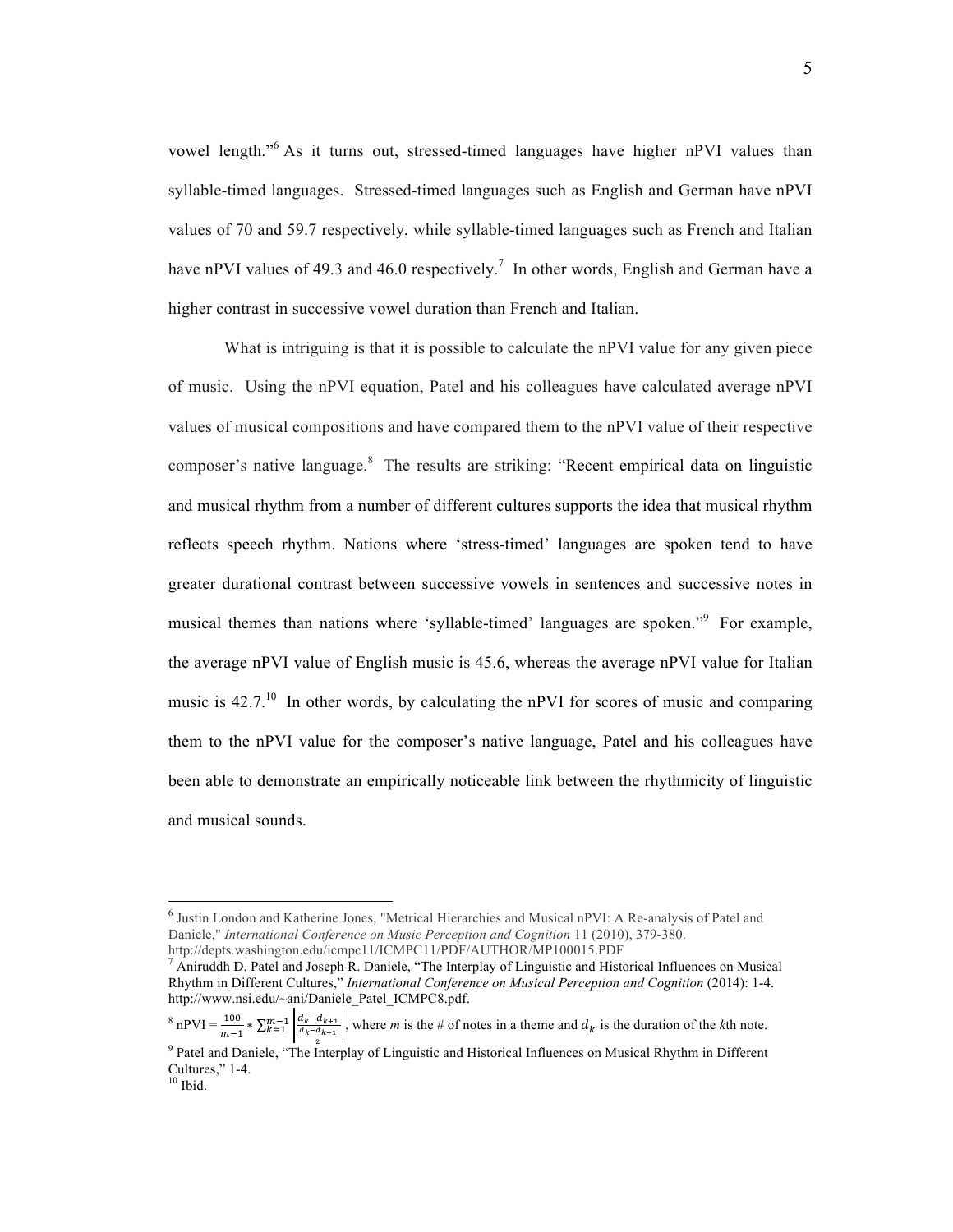Second, consider the hierarchal relationship of the grouping of sounds, specifically the processing of syntax with both language and music. Research in neuroimaging has shown that there is a significant overlap in how the brain processes music and language in that it activates the "language" areas of the brain such as Broca's area and Wernicke's area. Broca's area controls the production of speech, and Wernicke's area controls the understanding of speech and writing. Three different types of brain imaging techniques have demonstrated this phenomenon: the MEG, used to map neural pathways and brain activity, the fMRI, which measures brain activity by detecting changes in blood flow, and the PET, used to obtain 3D image of brain activity. The MEG scan showed that processing harmony in music originates in Broca's area.<sup>11</sup> The fMRI scan also showed harmonic processing in Broca's area.<sup>12</sup> Lastly, the PET scan revealed that both Broca's area and Wernicke's area were involved in musical harmonic processing.<sup>13</sup>

While the neuroimaging studies mentioned above confirm an overlap in how the brain syntactically processes language and music, studies conducted in the field of neuropsychology also confirm that the brain processes musical syntax and linguistic syntax distinctively. There are examples of people who have suffered brain damage and cannot perceive music (known as amusia) who do not suffer from the inability to understand speech and language (known as aphasia). Likewise, there are those who cannot comprehend speech or language and yet can still understand, appreciate, and even compose music. To give an example, Russian composer Vissarion Shebalin, after suffering "two strokes in his left hemisphere" and consequently "having severe difficulties in comprehending and producing

<sup>&</sup>lt;sup>11</sup> Stefan Koelsch and Walter A. Siebel, "Towards a Neural Basis of Music Perception," *Trends in Cognitive Sciences* 9, no. 12 (2005): 578-584.

<sup>&</sup>lt;sup>12</sup> Barbara Tillmann, "Implicit Investigations of Tonal Knowledge in Nonmusician Listeners," *Annals of the New York Academy of Sciences* 1060 (2005): 1-11.

<sup>&</sup>lt;sup>13</sup> Steven Brown, Michael J. Martinez, and Lawrence M. Parsons, "Music and Language Side by Side in the Brain: a PET Study of the Generation of Melodies and Sentences," *European Journal of Neuroscience* 23 (2006): 2791- 2803.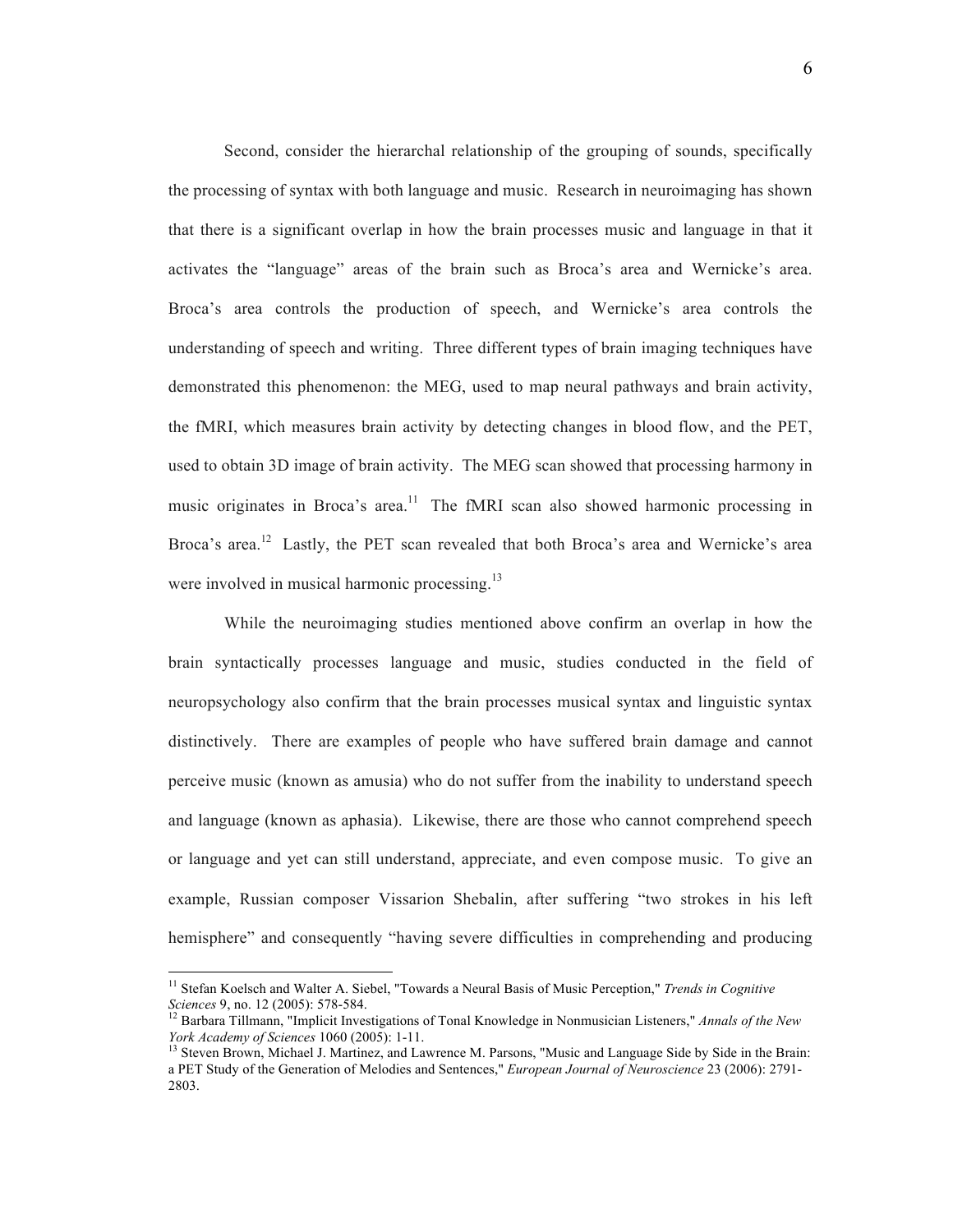language…composed at least nine new pieces, including a symphony hailed by the Soviet composer Shostakovich as a 'brilliant creative work.'"<sup>14</sup>

This leads to an apparently irreconcilable paradox: neuroimaging says there is an overlap, while neuropsychology says there is no overlap. Which is it? According to Patel, *both* are equally true. Patel has developed a hypothesis entitled the "shared syntactic integration resource hypothesis," or "resource-sharing hypothesis" for short. See Figure 1:



*Resource Networks Representation Networks*

Figure 1 – Resource-sharing Hypothesis Schematic<sup>15</sup>

The resource-sharing hypothesis states that, while language and music are certainly recognized as distinct phenomena in the brain, the resources that the brain uses to process language and music overlap. In other words, the brain uses common resource networks to *internally* process language and music, but separate representation networks to *externally* realize language and music. In Patel's own words: "This research suggests that although musical and linguistic syntaxes have distinct and domain-specific syntactic representations, there is overlap in the neural resources that serve to activate and integrate these representations during syntactic processing (the 'shared syntactic integration resource

<sup>&</sup>lt;sup>14</sup> Aniruddh D. Patel, *Music, Language, and the Brain* (Oxford: Oxford University Press, 2008), 270.<br><sup>15</sup> Ibid., 283.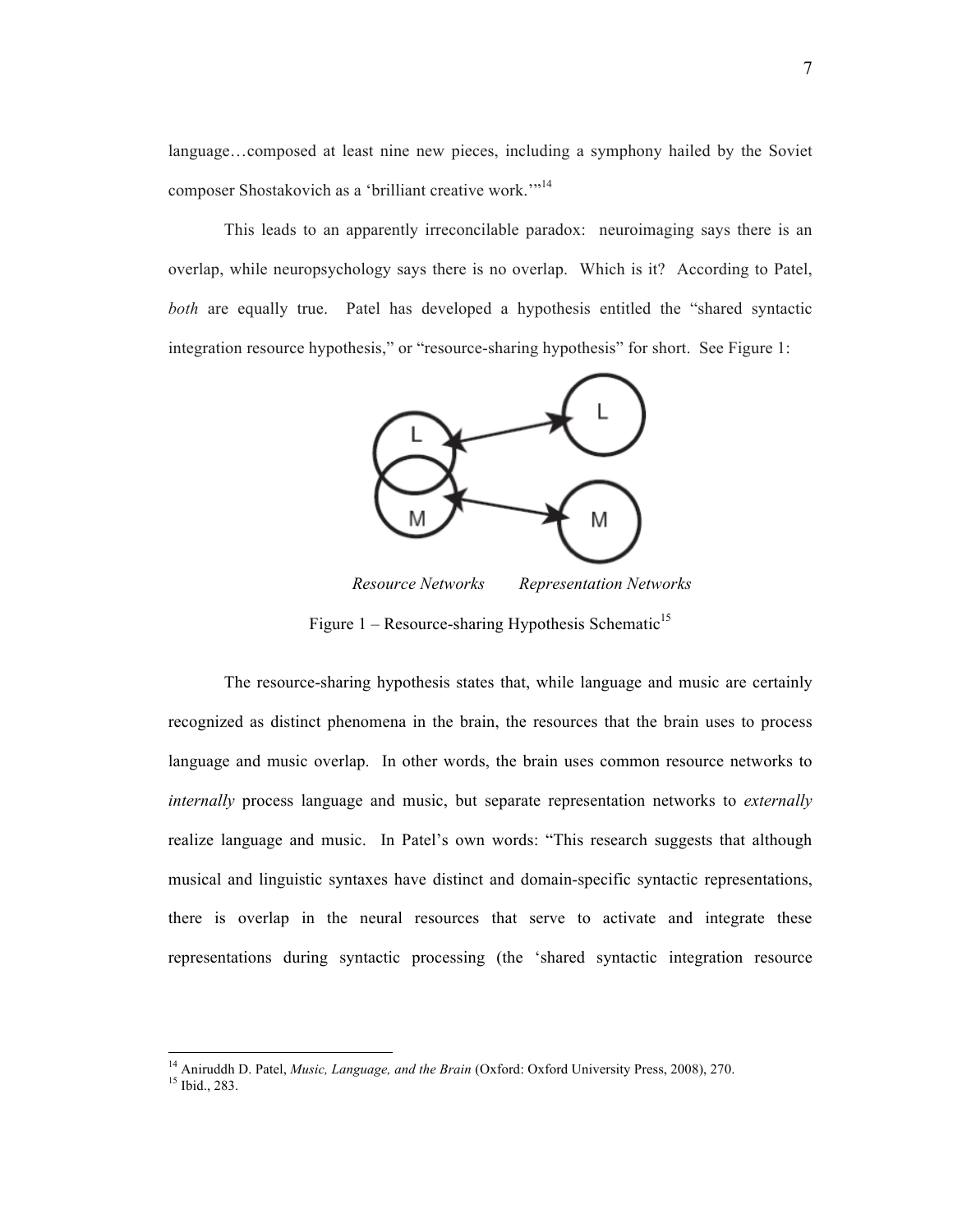hypothesis')."<sup>16</sup> From this perspective, language is not music, and music is not language. Language has words, commas, subjects, predicates, sentence trees, and parts of speech. Music has notes, rests, tempo markings, key signatures, and time signatures. However, in spite of their differences, there is a foundational, unifying, undeniable overlap in the way music and language are processed and understood by humans. Patel himself views the resource-sharing hypothesis as an act of "reconciling the paradox"<sup>17</sup> of language and music processing.

Building upon the premise that music has an underlying bond with language, one can now ask questions related to music and meaning: If there is a connection with language and music, is it possible for music to communicate and mean something specifically? Does musical meaning exist? In spite of all the significant research being conducted by neuroscientists, no one has been able to explain fully why music moves and why listening to a certain piece of music matters. American composer Aaron Copland summarized the issue at hand in this way:

> This whole problem can be stated quite simply by asking, "Is there any meaning to music?" My answer to that would be, "Yes." And "Can you state in so many words what the meaning is?" My answer to that would be, "No." Therein lies the difficulty.<sup>18</sup>

Throughout history musicians, philosophers, and writers alike have tried to grasp the meaning of music. Consider the following. First, musical harmony holds the universe and everything in it together. This theory, known as the Music of the Spheres, essentially stated that "planets and stars of different sizes emit different pitches, generating a huge, but

<sup>&</sup>lt;sup>16</sup> Ibid., 297.<br><sup>17</sup> Ibid., 284.<br><sup>18</sup> Aaron Copland, *What to Listen for in Music*, Rev. ed. (New York: McGraw-Hill, 1957), 17.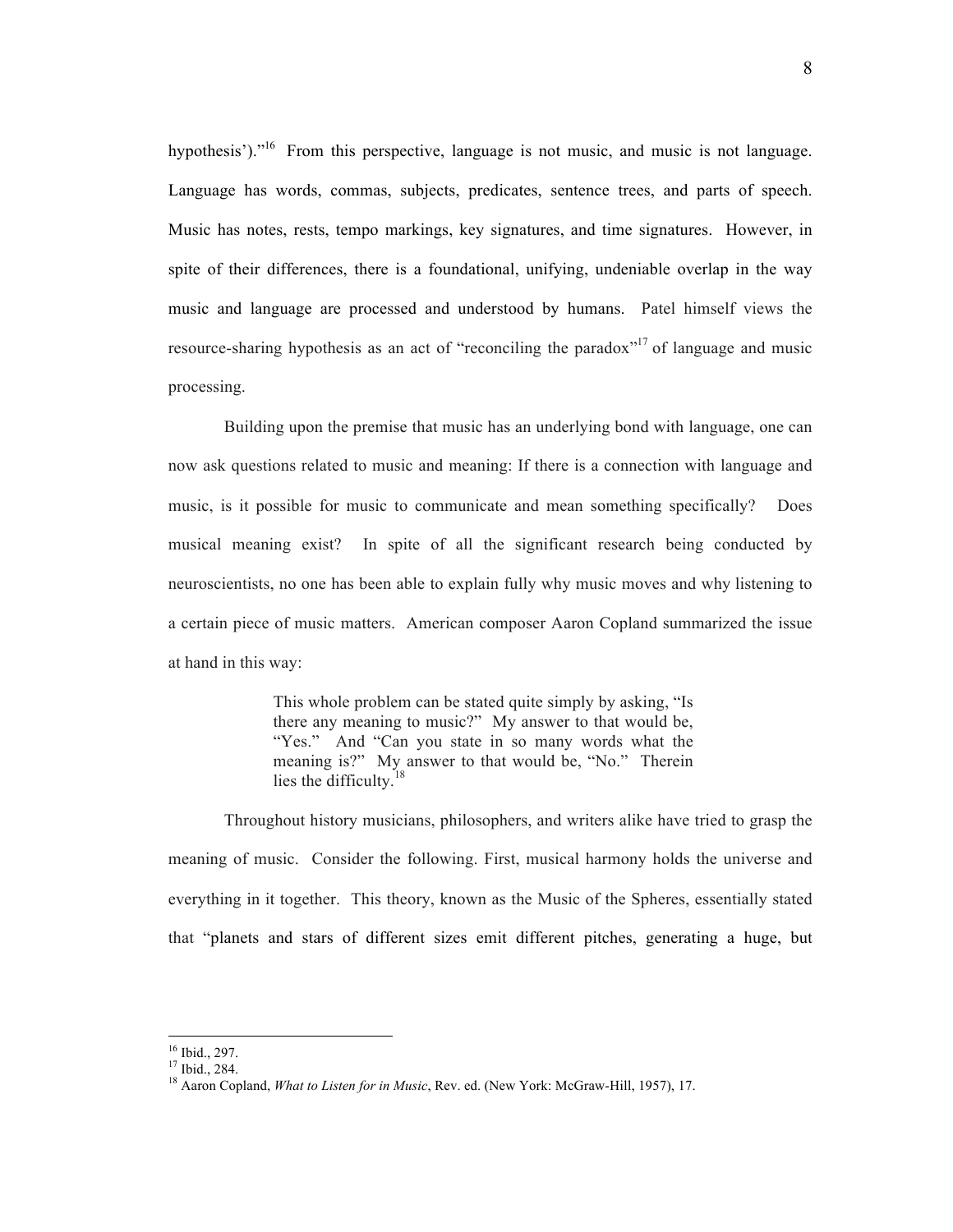inaudible, cosmic music<sup>"19</sup> which directly affects life on earth. Pythagoras, an ancient Greek philosopher, first championed this concept. Second, music expresses unambiguous thoughts that are expressed in ambiguous language. Felix Mendelssohn, writing about his *Songs without Words*, held to this position on the meaning of music, stating in a letter that "only the song can say the same thing, can arouse the same feelings in one person as in another—a feeling which is not, however, expressed by the same words."20 Third, music satisfies deeply human, biological needs. This view, endorsed by many modern researchers such as Steven Mithen, Stefan Koelsch, and W. Techumseh Fitch, states that musical meaning exists in that it aids in "increased social cohesion of a group," "sexual selection," "survival functions," "sympathy, empathetic concern, and compassion,"<sup>21</sup> and "parent-offspring communication" (caregiving)."22 The worldviews of naturalism and evolutionism have heavily influenced this particular understanding of musical meaning. Fourth, music has no meaning. The most prominent scholar who holds this outlook is Peter Kivy, who says that "whether music has meaning is like asking whether a rock is dead: It is a 'category error.'<sup>23</sup> In *Music, Language*, *and Cognition*, Kivy even refers to the word *meaning* as "the 'm' word," going so far as to say that he "[thinks] it would be the better part to give up the word altogether."<sup>24</sup> Finally, music points to something broader and larger outside of itself. Morris Cohen once stated, "anything acquires meaning if it is connected with, or indicates, or refers to, something beyond itself, so that its full nature points to and is revealed in that connection."<sup>25</sup> Referring

<sup>19</sup> Beekman Cannon, William Waite, and Alvin Johnson, *The Art of Music* (New York: Thomas Y. Crowell Co., 1960), 6.<br><sup>20</sup> Letter to Marc-André Souchay, October 15, 1842, trans. John Michael Cooper, in SR 161 (6:14), 1201.

<sup>&</sup>lt;sup>21</sup> Stefan Koelsch, "Neural Correlates of Music Perception," In *Language, Music, and the Brain*. Michael Arbib.

<sup>(</sup>Cambridge: The MIT Press, 2013), 166-168.<br><sup>22</sup> W. Tecumseh Fitch, "The Evolution of Music in Comparative Perspective," *New York Academy of Sciences* 1060 (2005): 1-20.

<sup>&</sup>lt;sup>23</sup> Patel, *Music, Language, and the Brain*, 304.<br><sup>24</sup> Peter Kivy, *Music, Language, and Cognition: And Other Essays in the Aesthetics of Music (Oxford: Clarendon* Press, 2007), 153.

<sup>25</sup> Morris R. Cohen, *A Preface to Logic* (New York: H. Holt and Co., 1944), 47.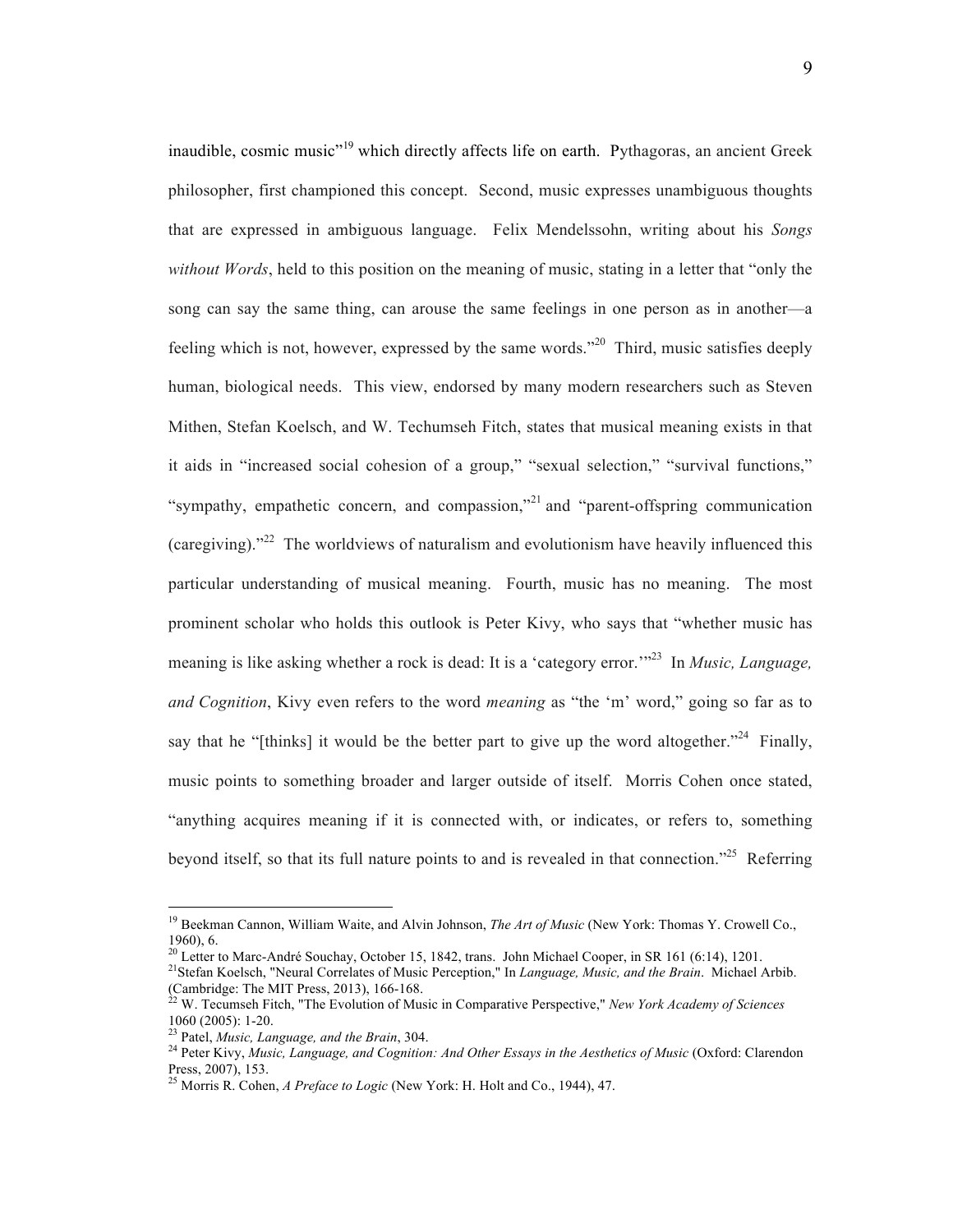specifically to this view of music and meaning, Mihailo Antović calls music a "grand signifier capable of conveying meaning"<sup>26</sup>

This list is by no means exhaustive. However, this paper will focus specifically on the last point; namely, that music points to something broader and larger outside of itself. This *pointing-to* or *hinting-at* idea with respect to meaning in music has an entire field of study dedicated to it, known as music semiology. Semiology is the study of signs or symbols and their interpretation. Therefore, musical semiotics is the study of signs or symbols and their interpretation within the context of *music*.

Signs and symbols are encountered continually in everyday life. Obvious signs such as traffic lights and speed limit signs have a specific meaning. Ambiguous signs include body language and the phenomenon of "reading between the lines." Words, images, sounds, gestures, and objects are all signs and symbols. The specific characteristics of signs and symbols and how they are used are plentiful, but one common trait runs through them: signs and symbols point to, and reference, things outside of themselves. They are, at the same time, *distanced from* reality and *rooted in* reality. 27 This is a concept known as metaphor, defined as "a figure of speech in which a word or phrase is applied to an object or action to which it is not literally applicable."<sup>28</sup> Or as Leonard Bernstein stated in *The Unanswered Question*, a metaphor "must function in terms of two compared items being related to a third item, which is common to both."<sup>29</sup> Metaphors can thus be described as "rooted and partly rooted;" rooted, in that the two items being compared can be explicitly observed on paper;

<sup>26</sup> Mihailo Antović, "Musicolinguistics: From a Neologism to an Acknowledged Field," *Linguistics and Literature* 3, no. 2 (2005): 244. <sup>27</sup> Jean-Jacques Nattiez, *Music and Discourse: Toward a Semiology of Music* (Princeton: Princeton University

Press, 1990), 34.

<sup>28</sup> *Oxford Dictionaries Online*, s.v. "Metaphor," accessed November 29, 2014,

http://www.oxforddictionaries.com/definition/english/metaphor

<sup>&</sup>lt;sup>2</sup> Leonard Bernstein, *The Unanswered Question: Six Talks at Harvard* (Cambridge: Harvard University Press, 1976), 125.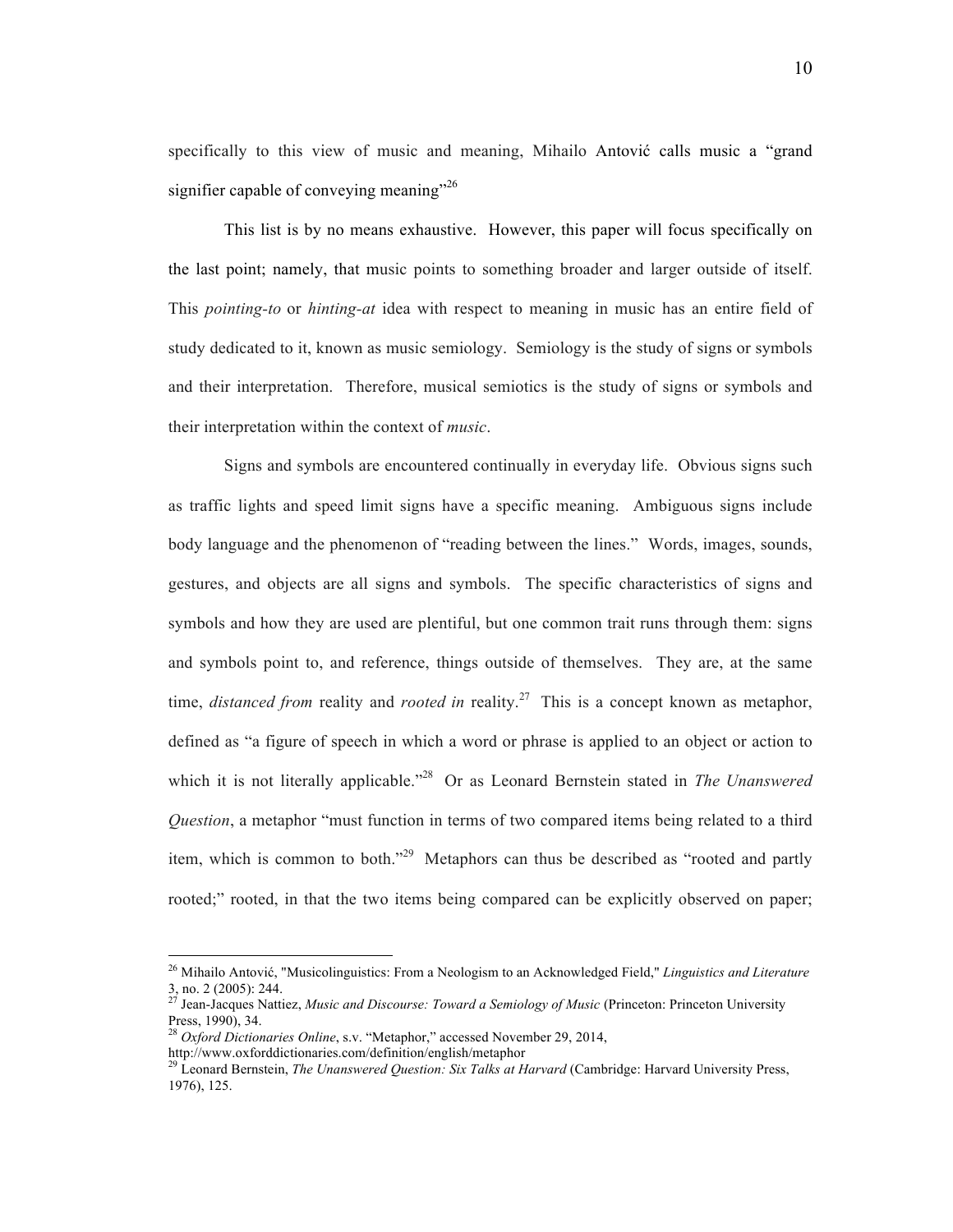partly rooted, in that the common quality the other two items possess is implicitly perceived by the reader, but is nonetheless present and real.<sup>30</sup> To phrase it another way, metaphors attempt to portray an immaterial concept using a relationship between material things that seem, at least on the surface, irreconcilably opposed to each other, or at the very least not at all concerned with one another. This portrayal of an immaterial concept is that third common item, the "X-factor," that emerges out of the comparison between those two items.<sup>31</sup>

The above discussion indicates why Byron Almén would describe music as "a system of signs" and musical meaning as "the relationship between elements and the rules of organization within a system…that perform similar or parallel functions [within another system]."<sup>32</sup> This is also why Bernstein refers to metaphor as "the generator [and] power-plant of music," stating that music has "specific and far reaching metaphorical powers [in that it] can name the unnamable, and communicate the unknowable."<sup>33</sup> Recalling Cohen's quote: "Anything acquires meaning if it is connected with, or indicates, or refers to, something beyond itself, so that its full nature points to and is revealed in that connection." Musical meaning, then, is revealed in its connection with, indication of, and reference to, something beyond itself. Therefore, it is clear that music has both *intrinsic* meaning and *extrinsic*  meaning. Intrinsic, because it is the full nature of the music itself that is revealed; extrinsic, because in its fullness of revelation, the music itself reveals an extramusical connection that seems impossible to grasp. A paradox continually returns: musical meaning is real, yet surreal, implicit, yet explicit, and rooted, yet partly rooted, all at the same time.

This paradox has a name: *holism*. Holism is "the reality that emerges only when all the parts are put together but can't be individually located, labeled, or identified at a smaller,

 $30$  Ibid., 378.<br> $31$  Ibid., 127.

<sup>&</sup>lt;sup>32</sup> Byron Almén, *A Theory of Musical Narrative* (Bloomington: Indiana University Press, 2008), 41.<br><sup>33</sup> Bernstein, *The Unanswered Question*, 139-140.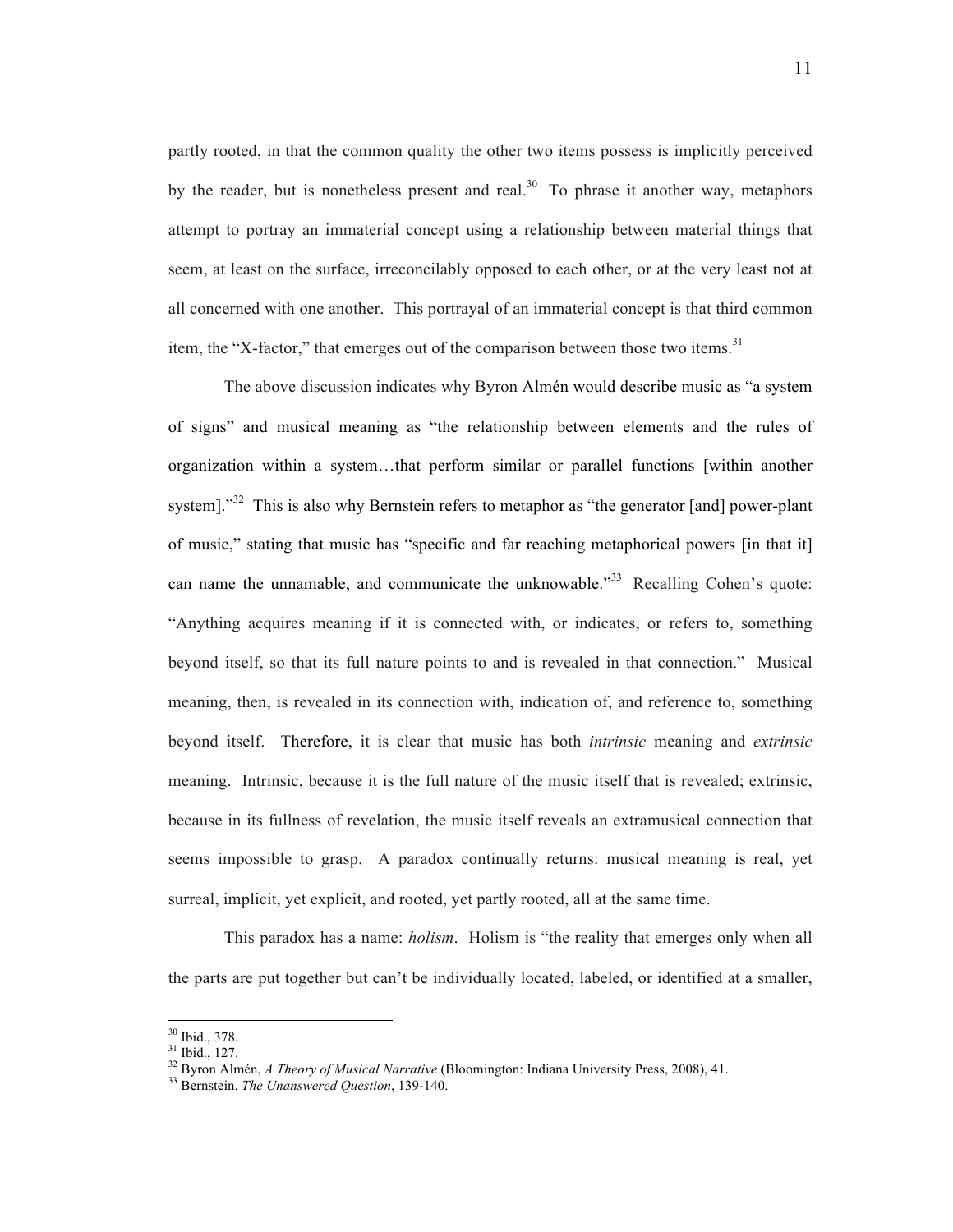component, parts level."<sup>34</sup> In order to understand holism, one may ask: "Which wing of an airplane is the most important one?"<sup>35</sup> The purpose or function of an airplane is not based upon an analytical comparison of each wing; rather it is *flight*, which would be utterly impossible without *both* wings existing on either side of the fuselage together.

Musical meaning exists holistically. It is a union of two distinct paradigms of meaning, intrinsic and extrinsic, that are somehow connected with one another or fused together so that in their union, the individual parts are distinguishable yet indivisible. Unfortunately, in the attempts to probe the depths of musical meaning, a needless chasm has been created. Those who believe that musical meaning should "be studied on the basis of its internal, inherent structural relationships, with no reference whatsoever to the external world" are known as *formalists*, such as Leonard Bernstein, Ivan Focht, and Douglas Dempster.<sup>36</sup> As Bernstein states, "[M]usic has intrinsic meanings of its own…it is a meaning conveyed by the sounding notes themselves."<sup>37</sup> Those who believe that "music should be studied through what it sparks outside itself" and hold that "music is thus explained through human affectual reaction" are known as *referentialists*, such as Deryck Cooke and Isabelle Peretz.<sup>38</sup> In *The Cognitive Neuroscience of Music*, Peretz indicates that "music in its universal guise not only involves sound and movement, but also it involves multiplicity of reference and meaning."<sup>39</sup> These two schools of thought with respect to musical meaning represent each "wing" on the "airplane of music." They both need each other, and cannot be separated from each other. The extrinsic meaning informs the intrinsic meaning, and vice versa. In order to experience the music in its fullest sense, the concept of musical meaning existing both intrinsically and

<sup>&</sup>lt;sup>34</sup> Rob Bell, *What We Talk about When We Talk about God* (New York: HarperCollins Publishers, 2013), 59.<br><sup>35</sup> I am indebted to Dr. Jeff Cook for this analogy.<br><sup>36</sup> Antović, "Musicolinguistics," 244.<br><sup>37</sup> Bernstein, *The* 2003), 46.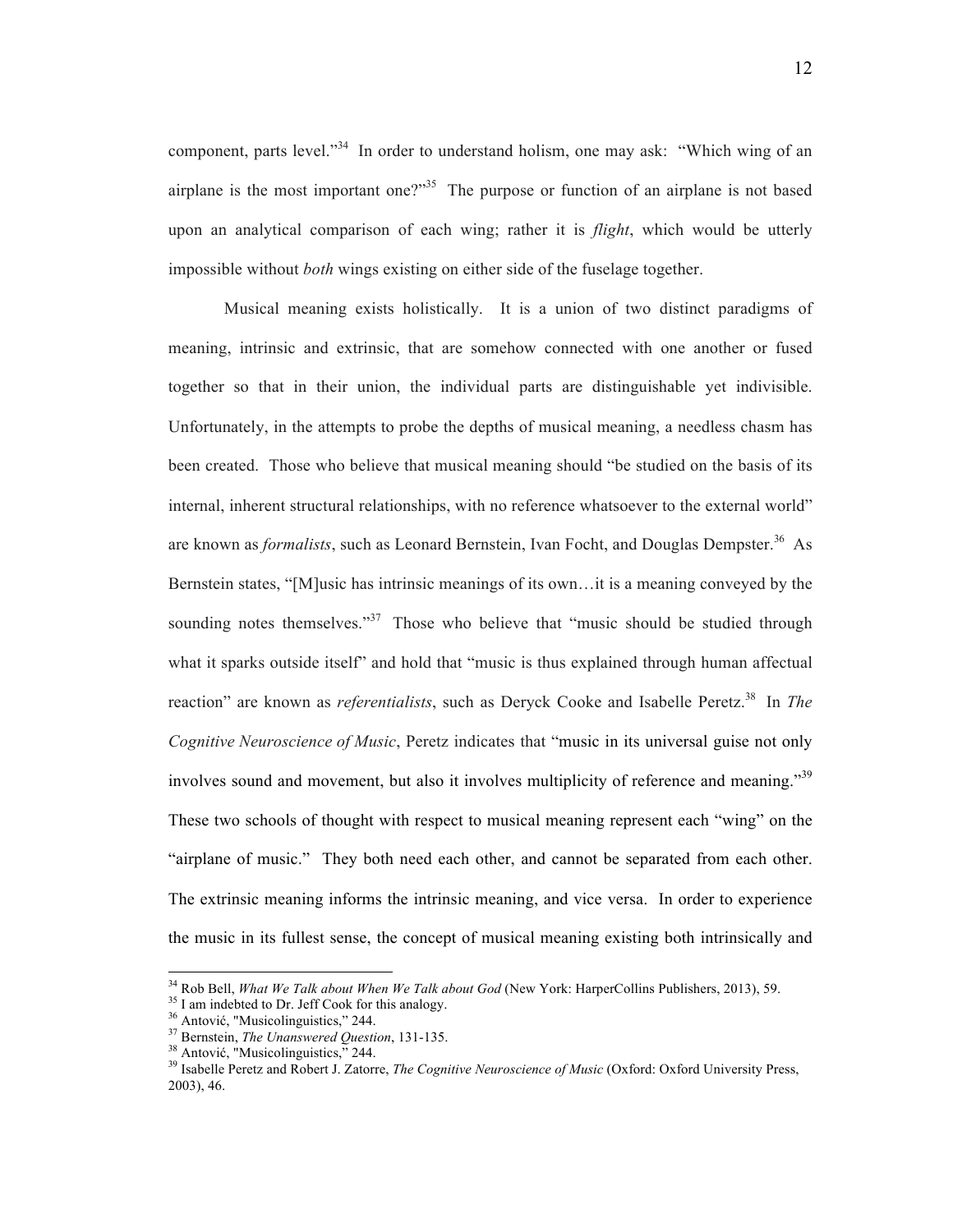extrinsically needs to be emphasized. Leonard Meyer, a composer, philosopher, and author, sums it up best:

> Music gives rise to both types of meaning. Music may be meaningful because it refers to things outside itself, evoking associations and connotations relative to the world of ideas, sentiments, and physical objects….Or music may be meaningful in the sense that within the context of a particular musical style one tone or group of tones indicates—leads the practiced listener to expect—that another tone or group of tones will be forthcoming at some more or less specified point in the musical continuum. Although these two types of meaning are logically separable, there is in practice an intimate interaction between them.<sup>40</sup>

In conclusion, much research in musical meaning has been conducted within an array of academic fields including neuroscience, neuropsychology, neuroimaging, biomusicology, psychology, linguistics, history, and philosophy. In spite of this, the relationship of language, music, and musical meaning remains highly elusive and abstract. Nevertheless, some scholars believe they are getting closer to comprehending this "sustenance that, still hidden, flows beneath our feet."<sup>41</sup> J. Peter Burkholder states:

> Approaches [to musical meaning] have drawn on philosophy, music theory, musicology, and cultural history, as well as trends in literary criticism such as semiotics, intertextuality, influence studies, deconstruction, and postmodernism. This discussion has brought new and valuable insights, but it has not yet resulted in a clear description of the mechanism by which music conveys meaning.<sup>42</sup>

Perhaps Burkholder and others are missing the most important field that would shed light on

the meaning of music and the connection of language and music: *theology*, the study of the nature of God. If theology were the lens through which one understood the relationship of

 <sup>40</sup> Leonard B. Meyer, "Meaning in Music and Information Theory," *The Journal of Aesthetics and Art Criticism*

<sup>&</sup>lt;sup>41</sup> Byron Almén and Edward Pearsall, eds., "The Divining Rod: On Imagination, Interpretation, and Analysis," in *Approaches to Meaning in Music* (Bloomington: Indiana University Press, 2006), 10.

J. Peter Burkholder, <sup>"</sup>A Simple Model for Associative Musical Meaning," in *Approaches to Meaning in Music*, ed. Byron Almén and Edward Pearsall (Bloomington: Indiana University Press, 2006), 76.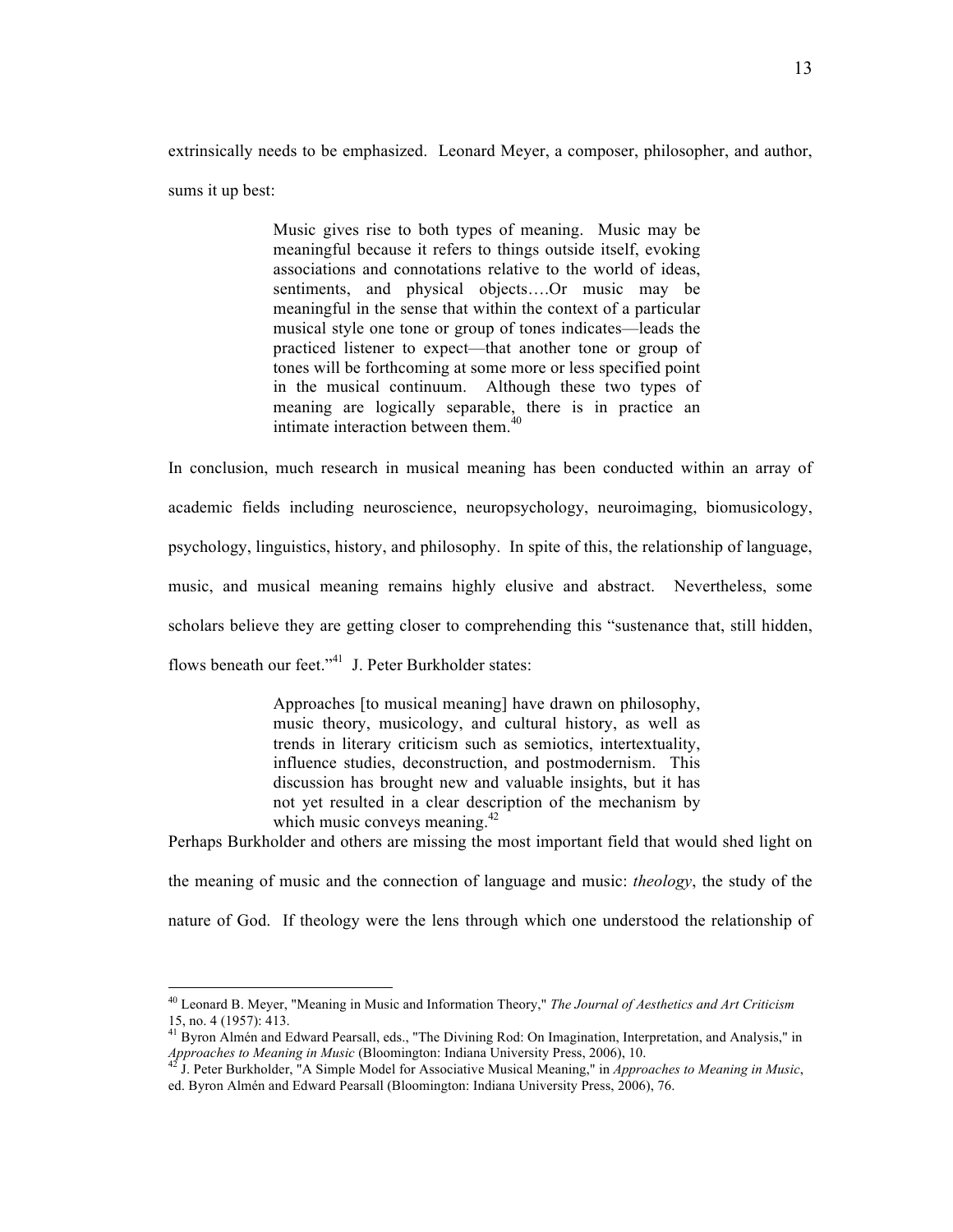language, music, and musical meaning, perhaps one would be able to articulate how music is intricately linked to the presence of God working in and through His creation.

It is crucial to preface this discussion of music and the presence of God by clearly speaking about God's nature, namely that He is both transcendent yet, at the same time, also immanent. Jürgen Moltmann refers to this concept as *immanent transcendence*: "a transcendence which is immanent in things…the infinite in the finite, the eternal in the temporal, and the enduring in the transitory.<sup> $343$ </sup> God is the "soul of the universe"<sup>44</sup> while at the same time being "closer to you than you are to yourself."<sup>45</sup> The immanent transcendence of God the Father can be seen throughout scripture by looking at the natures of the other two members of the Trinity—the Spirit of God, the Holy Spirit, and the Word of God, Jesus Christ.

There is a clear focus on the transcendence of God's Spirit throughout the Old Testament. The Hebrew word for spirit is *ruach* (רוּח), which the writers of the Old Testament used to describe everything as "having a singular, creative, common source whom they called God—who powers and energizes and sustains all.<sup>346</sup> This life-giving Spirit of God was seen to be the source of everything's existence,<sup>47</sup> the means by which beauty was realized,<sup>48</sup> and referred to the renewal and sustenance of all life on earth.<sup>49</sup> It is also the Spirit of God, *Ruach Elohim*, who "was hovering over the surface of the waters" before the creation event.<sup>50</sup> While the people of the Old Testament understood the Spirit of God to be transcendent, they also understood Him as being immanently present among them. The

<sup>43</sup> Jürgen Moltmann, "Experience of Life: Experience of God," in *The Spirit of Life: a Universal Affirmation*

<sup>(</sup>Munich: First Fortress Press, 1991), 35.<br><sup>44</sup> John Wesley and Edward H. Sugden, "Upon our Lord's Sermon on the Mount," in *Standard Sermons*, 5th ed. (London: Epworth Press, 1964), Discourse III, I. 11.

<sup>&</sup>lt;sup>45</sup> Henry Chadwick, *Confessions* (Oxford: Oxford University Press, 1991), 43.<br><sup>46</sup> Bell, *What We Talk* About, 103.<br><sup>47</sup> Psalm 104:30a (HCSB)<br><sup>48</sup> Job 26:13a (HCSB)<br><sup>49</sup> Psalm 104:30b (HCSB)<br><sup>49</sup> Psalm 104:30b (HCSB)<br><sup>5</sup>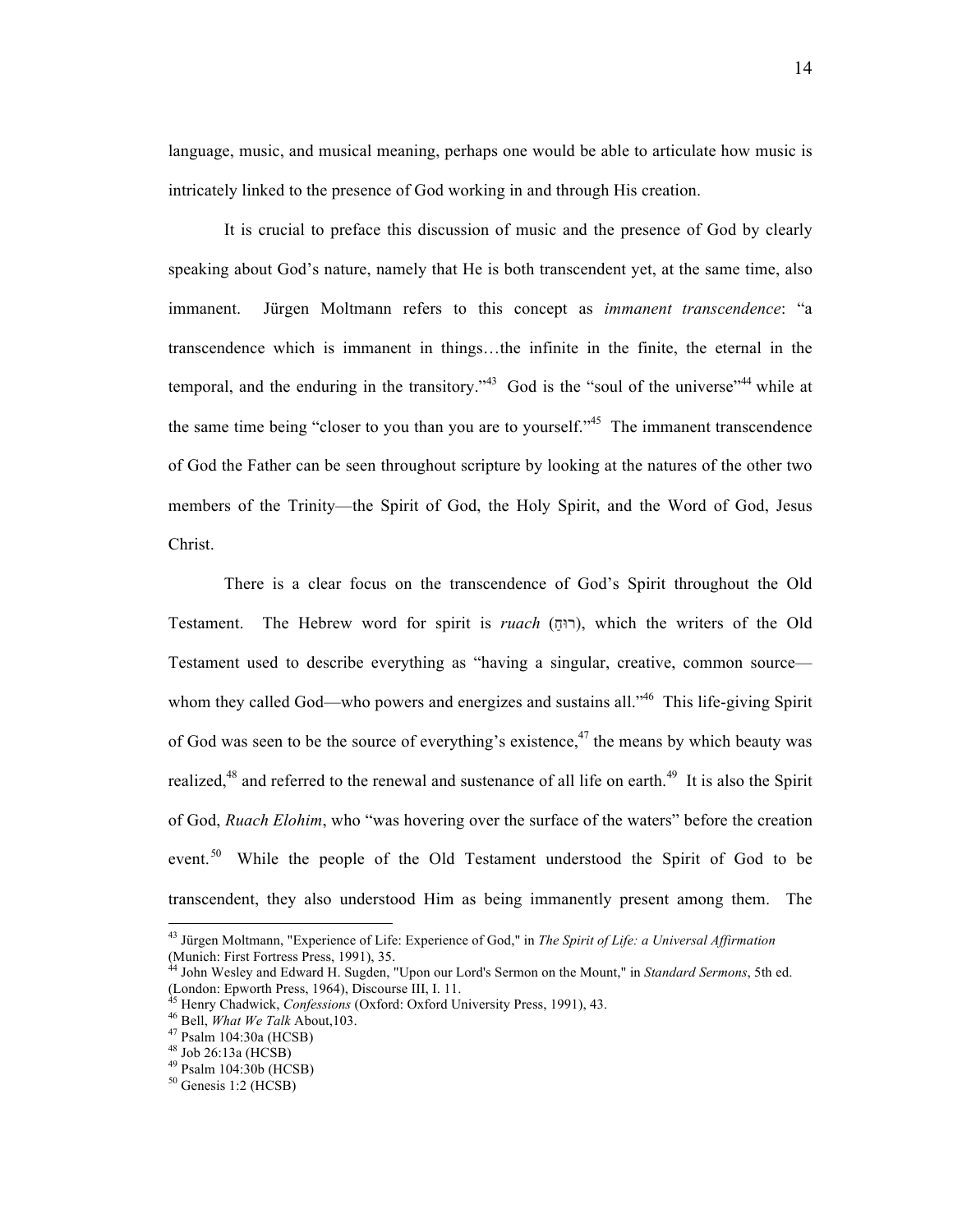Hebrew word that captures this concept is *Shekinah*<sup>51</sup> (שכינה), meaning "the descent and indwelling of God in space and time."<sup>52</sup> The ancient Hebrew people experienced the immanent Shekinah when He led them out of Egypt's bondage through the Red Sea by appearing as a pillar of cloud by day and a pillar of fire by night,<sup>53</sup> when God's presence filled the tabernacle,<sup>54</sup> while they carried the Ark of the Covenant,<sup>55</sup> and when God took up residence in the temple.<sup>56</sup> The immanent presence of the Spirit of God can also be observed in the New Testament. The word for *spirit* in the New Testament is the Greek word *pneuma*  (πνεῦµα), which can refer to the indwelling presence of God in the life of a follower of Jesus,<sup>57</sup> the life force of the human body,<sup>58</sup> the means through which human beings feel, think, decide, or act,<sup>59</sup> and the means by which followers of Jesus are empowered to be witnesses of the gospel. $60$ 

Along with the immanent transcendence of God's Spirit, the Bible also reveals Jesus Christ, the Word of God, as being immanently transcendent. It is relatively common to talk about Jesus in terms of His immanence. In the Old Testament, He is referred to as *Immanuel* (ל ֵנוּא ָמּ ִע(, which means "God is with us." In the New Testament, He is not only described as being with us, but He is also *in* us—the church, the body of Christ.<sup>61</sup> However, Jesus is not merely "a human with special powers."<sup>62</sup> The New Testament writers, specifically John, describe Jesus in a much more transcendent, expansive way. John describes Jesus as "the

<sup>&</sup>lt;sup>51</sup> Though the word *Shekinah* is not in the Bible, the concept is nonetheless there. A similar word with the same Semitic root, *mishkan*, is used in the Bible to refer to God's dwelling place.<br><sup>53</sup> Jürgen Moltmann, *The Spirit of Life*, 47.<br><sup>54</sup> Exodus 13:21-22 (HCSB)<br><sup>54</sup> Exodus 40:34 (HCSB)<br><sup>55</sup> Exodus 25:22 (HCSB)<br><sup>56</sup> I Kings 8:1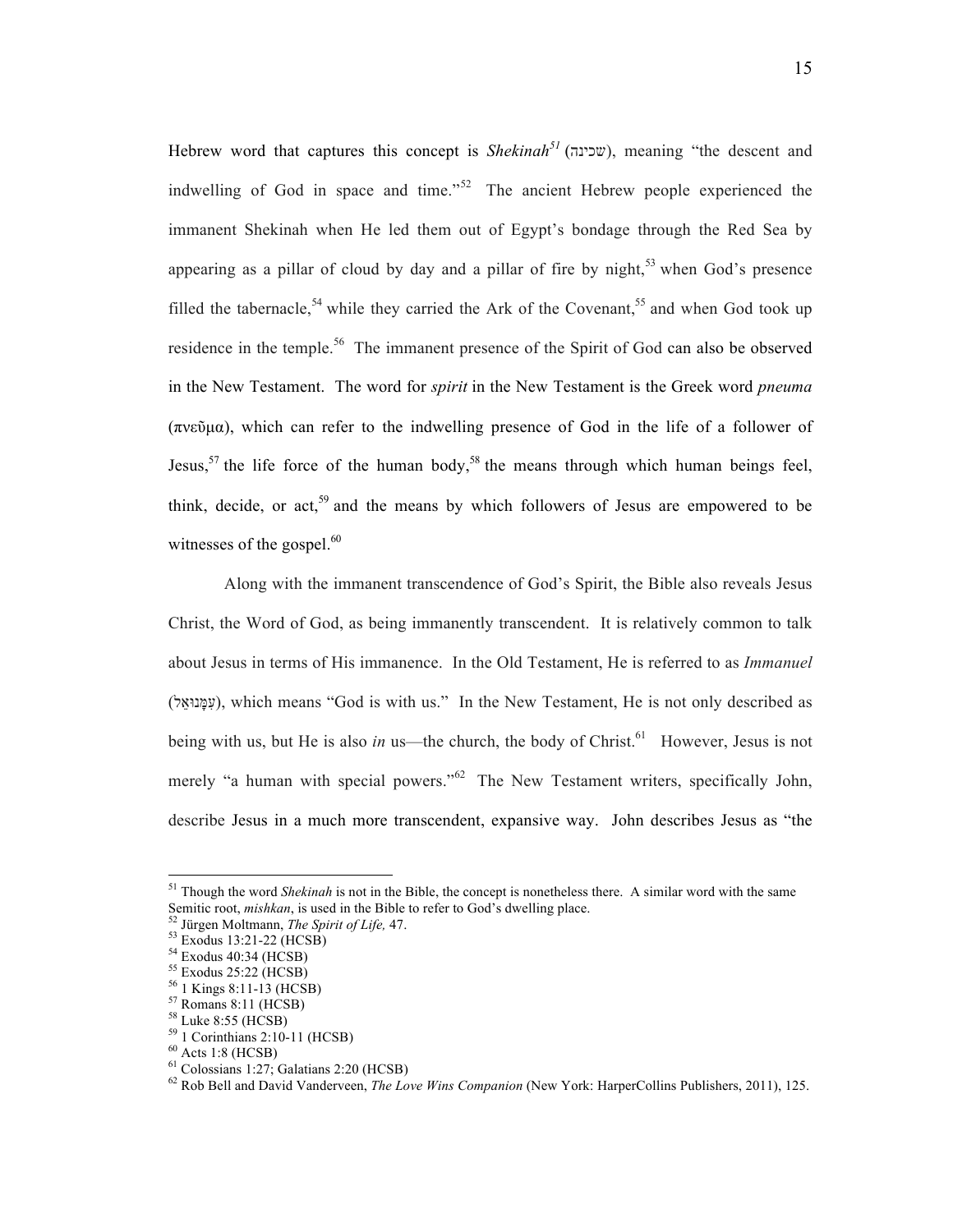Word," which, in the original Greek language, is the word *logos* (λόγος). 63 Concerning the word *logos*, R. C. Sproul comments:

> In Greek philosophy, the *Logos* remains an impersonal force, a lifeless and abstract philosophical concept that is a necessary postulate for the cause of order and purpose in the universe. In Hebrew thought, the *Logos* is personal. He indeed has the power of unity, coherence, and purpose, but the distinctive point is that the Biblical *Logos* is a He, and not an it.  $64$

By referring to Jesus as *logos*, John identifies Jesus as "the incarnate Utterance of God, communicating the way and will of God" from before the creation of the universe.<sup>65</sup> It is this transcendent view of Jesus that the writer of Hebrews has in mind when they describe Jesus as being the one "through whom [God] made the universe" and the one who "sustains all things by His powerful word."66 Paul even describes Jesus as the one who "fills all things in every way."<sup>67</sup>

From this discussion about the nature of God, one can imply two concepts that will become important in the discussion of how music relates to the presence of God. First, God is intrinsically a God of language who speaks and communicates out of Himself and His very nature. Sheridan Poythress remarks, "Calling [Jesus] 'the Word' indicates a relation between the Trinitarian character of God and language."68 The Psalmist in the Old Testament says this: " $[God] spoke, and it came into being; He commanded, and it came into existence."  $^{69}$$ Further, Martin Luther affirmed that language reflects God's very essence, believing that

 $^{63}$  John 1:1 (HCSB)<br> $^{64}$  R. C. Sproul, "Interpreting the Logos: In the Presence of God: Week of April 7." Crosswalk.com. April 7, 2014. http://www.crosswalk.com/devotionals/inpresenceofgod/in-the-presence-of-god-week-of-april-12-

<sup>11628730.</sup>html. <sup>65</sup> Victoria Jones, "Jesus as Logos, or Cosmic Christ (Part 1)," *The Jesus Question*. March 7, 2011. Accessed

November 9, 2014. http://thejesusquestion.org/2011/03/07/jesus-as-logos-or-cosmic-christ-part-1/.<br>
<sup>66</sup> Hebrews 1:2b, 3b (HCSB)<br>
<sup>67</sup> Ephesians 1:23b (HCSB)<br>
<sup>67</sup> Ephesians 1:23b (HCSB)<br>
<sup>68</sup> Vern Sheridan Poythress, *In t* 

 $^{69}$  Psalm 33:9 (HCSB)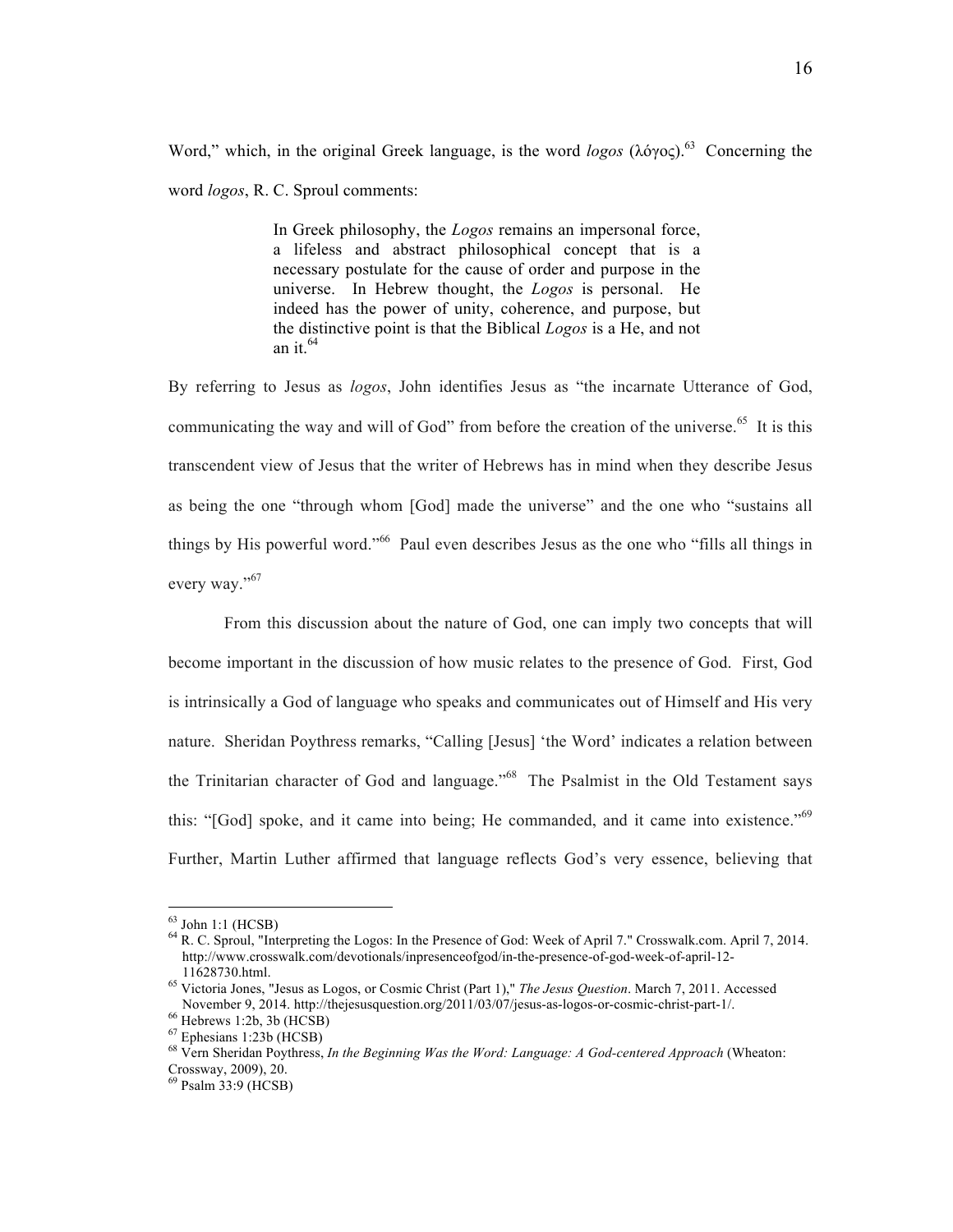"God [is] first and foremost a God of speech" and that "linguisticality is part of [His] very nature."<sup>70</sup> Second, one can observe a theological concept known as coinherence or *perichoresis*, which describes the mutually indwelling relationship of the members of the Trinity. Where one member is present, the other two are also present. This is an important concept to grasp, because it reveals a fundamental connection between the Word of God, *logos*, and the Spirit of God, *ruach*. In the discussion above, concerning the immanent transcendence of God, the writer of Genesis states that the Spirit of God was present at the creation event, while John and the other writers of the New Testament state that Jesus was as well. Similarly, Paul states in different books that it is both Jesus and the Spirit of God that dwells in the life of the believer. Lastly, the Psalmist identifies God's Spirit as the One who sustains all things, but the writer of Hebrews identifies that Jesus sustains all things as well. These are not contradictory assertions; it simply points to the fact that the Son dwells in the Spirit, and vice versa. In other words, where the Word of God is present, the Spirit of God is also present.

It is from this understanding of the nature of God that one can begin to discuss music and language from a theological standpoint, specifically by showing that music, throughout the Bible, is used to celebrate the presence of God's immanent and transcendent Word and Spirit at work in and through all of creation.

First, consider the creation accounts of the Bible. It is clear from Genesis 1 that when "God speaks…it happens. God says it…and it comes into being. Before it's chaotic and empty and dark. But then God speaks into that dark disorder radiant, pulsating life with all of its wonder and diversity and creativity."<sup>71</sup> Consider now the Psalmist's praise to the

<sup>70</sup> Jens Zimmermann, *Recovering Theological Hermeneutics: An Incarnational-Trinitarian Theory of* 

*Interpretation* (Grand Rapids, MI: Baker Academic, 2004), 51. <sup>71</sup> Bell, *Love Wins*, 145-146.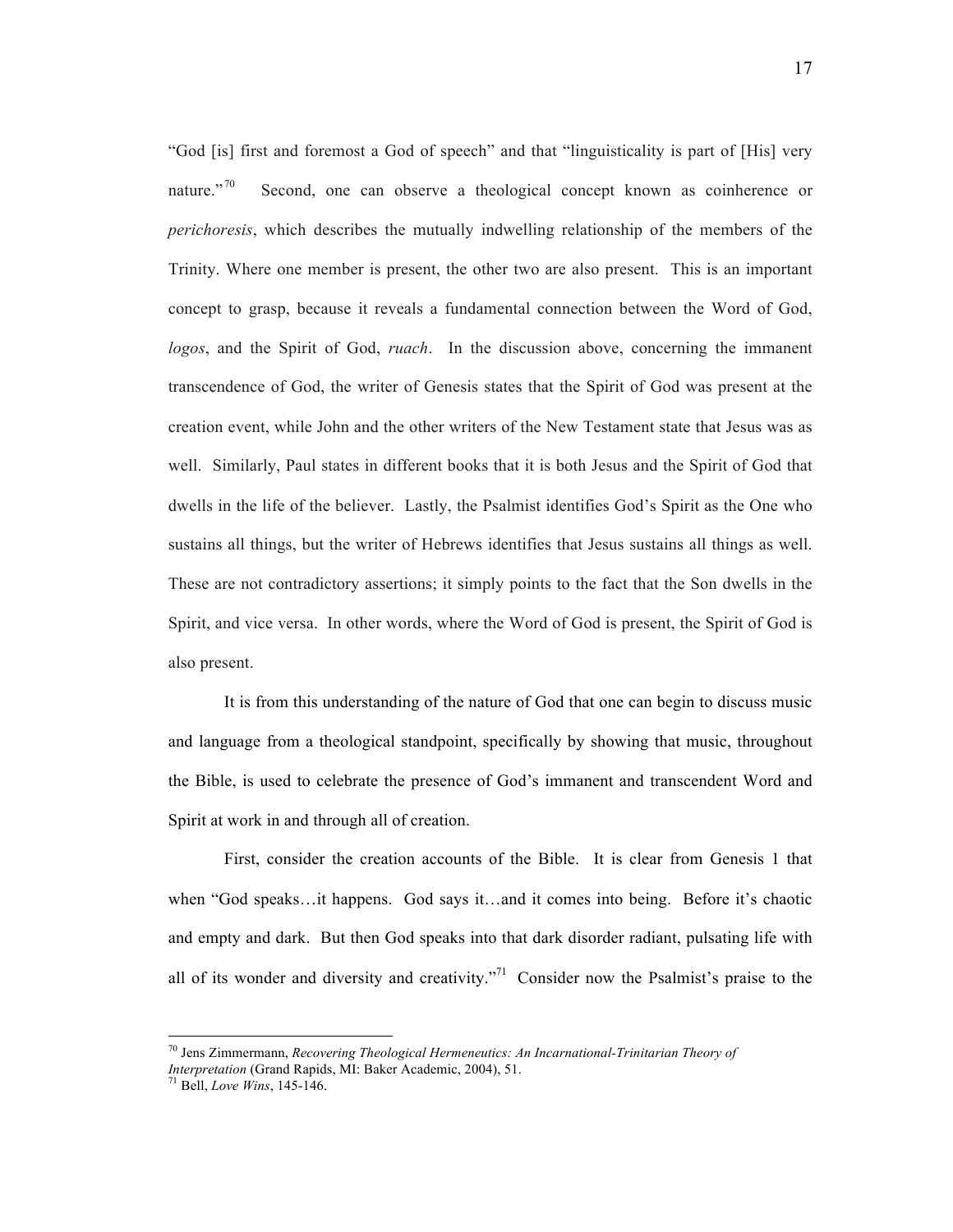Creator: "The heavens were made by the word of the Lord, and all the stars, by the breath of His mouth."<sup>72</sup> The Hebrew word for *word* in this verse is *dabar* (דָּבָר), which means to speak or declare through verbal utterances. Interestingly, the New Testament's Greek equivalent for *dabar* is the word *rhema* (ῥῆµα), the same word in Hebrews 1 that is used to describe how Jesus sustains all things: by "His powerful word."73 Further, the word for *breath* is the word *ruach*, which is associated with the life-giving Spirit of God. Combining these thoughts, one can see how both the Word of God, existing as Jesus Christ (*logos*) and as Jesus's verbal utterances (*rhema*), and the Spirit of God (*ruach*) are coinherently present during the creation of the universe.

Thus, the whole of creation responds musically, singing for joy in response to God's presence. The book of Job mentions how "the morning stars sang together and all the sons of God shouted for joy" at the creation event<sup>74</sup>; the Psalmist in Psalm 96 says, "Sing a new song to the Lord; sing to the Lord, all the earth….For the Lord is great and highly praised…the Lord made the heavens….Let the heavens be glad and the earth rejoice; let the sea and all that fills it resound. Let the fields and everything in them exult."<sup>75</sup> Psalm 100 continues the musical praise about the creation event: "Shout triumphantly to the Lord, all the earth…come before Him with joyful songs…He made us, and we are His—His people, the sheep of His pasture."76 Psalm 150 sums it up best:

> Hallelujah! Praise God in His sanctuary. Praise Him in His mighty heavens. Praise Him for His powerful acts; praise Him for His abundant greatness. Praise Him with trumpet blast; praise Him with harp and lyre. Praise Him with tambourine and dance; praise Him with flute and strings. Praise Him with resounding cymbals; praise Him with

<sup>&</sup>lt;sup>72</sup> Psalm 33:6 (HCSB)<br>
<sup>73</sup> Hebrews 1:3b (HCSB)<br>
<sup>74</sup> Job 38:7 (HCSB)<br>
<sup>75</sup> Psalm 96:1-2a, 4a, 5b, 11-12a (HCSB)<br>
<sup>76</sup> Psalm 100:1, 2b, 3b (HCSB)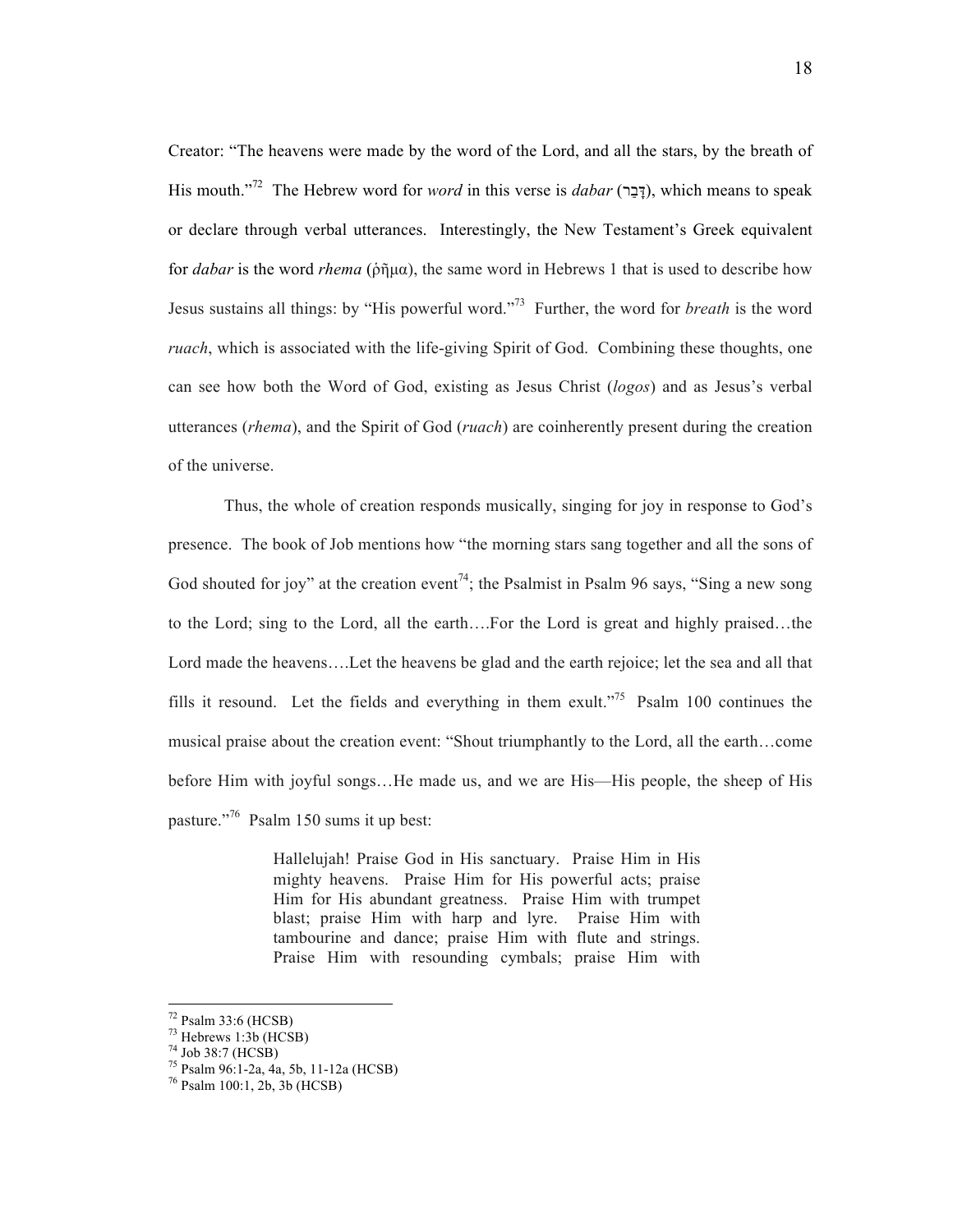clashing symbols. Let everything that breathes praise the Lord. Hallelujah!<sup>77</sup>

Note that humans are not the only part of creation that responds musically to the presence of God; *all* of creation—the heavens, seas, fields, and everything that breathes—celebrates the presence of God's Word and Spirit which brings order and unity to the dynamic, pulsating beauty found in creation.

Second, consider how humanity responds musically to the presence of God throughout the scriptures. In the Old Testament, the Jewish people communally celebrated God's presence among them, through His Shekinah glory, from as early on as the Exodus. God delivered them from the oppression of Pharaoh, and as a result, Moses led them in this song:

> I will sing to the Lord, for He is highly exalted….The Lord is my strength and my song; He has become my salvation. This is my God, and I will praise Him….You will lead the people You have redeemed with Your faithful love; You will guide them to Your holy dwelling with Your strength."<sup>78</sup>

The Jewish people also celebrated musically in the tabernacle, the place established for God to dwell among them. David, identifying God as his stronghold, says his "desire" is to "dwell in the house of the Lord all the days of [his] life, gazing on the beauty of the Lord," and that he will "offer sacrifices in [God's] tent with shouts of joy. [He] will sing and make music to the Lord."<sup>79</sup> The Ark of the Covenant also served as a place for the presence of God; as such, the Jewish people, when travelling with the ark, responded musically to God's presence with them. The writer of 1 Chronicles states, "So all Israel was bringing the ark of the covenant of the Lord up with shouts, the sound of the ram's horn, trumpets, and cymbals, and the playing

<sup>&</sup>lt;sup>77</sup> Psalm 150 (HCSB)<br><sup>78</sup> Exodus 15:1a, 2a, 13 (HCSB)<br><sup>79</sup> Psalm 27:4b, 6b (HCSB)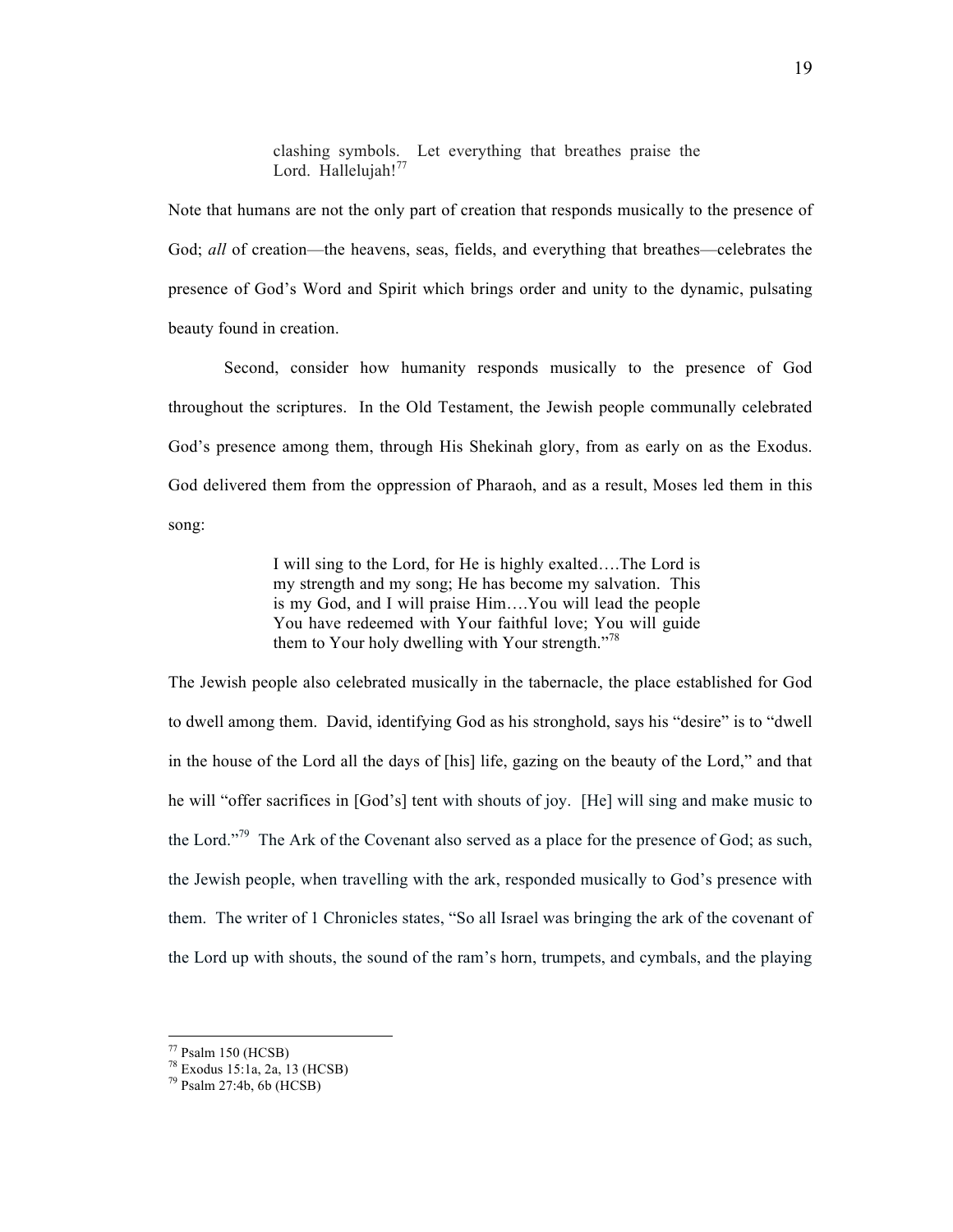of harps and lyres."<sup>80</sup> Lastly, at the dedication of the temple, 2 Chronicles records a mighty musical celebration:

> When the priests came out of the holy place…the Levitical singers…dressed in fine linen, with cymbals, harps and lyres, were standing east of the altar, and with them were 120 priests blowing trumpets. The trumpeters and singers joined together to praise and thank the Lord with one voice. They raised their voices, accompanied by trumpets, cymbals, and musical instruments, in praise to the Lord: For He is good; His faithful love endures forever; the temple, the Lord's temple, was filled with a cloud…the glory of the Lord filled God's temple. $81$

In the New Testament, it is interesting to see how much music was made in response to the birth of Jesus, the *logos* of John 1. After the angel Gabriel announced to Mary that she would bear the Messiah through the Holy Spirit "coming upon" her and "overshadowing" her, and after her visit with Elizabeth, she exclaimed what is known as the Song of Mary, found in Luke 1: "My soul proclaims the greatness of the Lord, and my spirit has rejoiced in God my Savior."<sup>82</sup> From this passage, one can observe that the birth of Jesus, the Word of God, also involves the Spirit of God, which again points to the coinherent presence of God's Spirit and God's Word. Later on in the story, the angels in heaven also respond musically to Jesus being born, while lonely shepherds watch their sheep: "Suddenly there was a multitude of the heavenly host…praising God and saying: Glory to God in the highest heaven, and peace on earth to people He favors!"<sup>83</sup>

The New Testament contains additional references pertaining to how believers should musically celebrate the presence of God's Word and Spirit, together, dwelling in them. In Colossians, Paul encourages followers of Jesus to "Let the word of Christ dwell in

<sup>&</sup>lt;sup>80</sup> 1 Chronicles 15:28 (HCSB)<br><sup>81</sup> 2 Chronicles 5:11a, 12-14 (HCSB)<br><sup>82</sup> Luke 1:35a, 46-47 (HCSB)<br><sup>83</sup> Luke 2:13-14 (HCSB)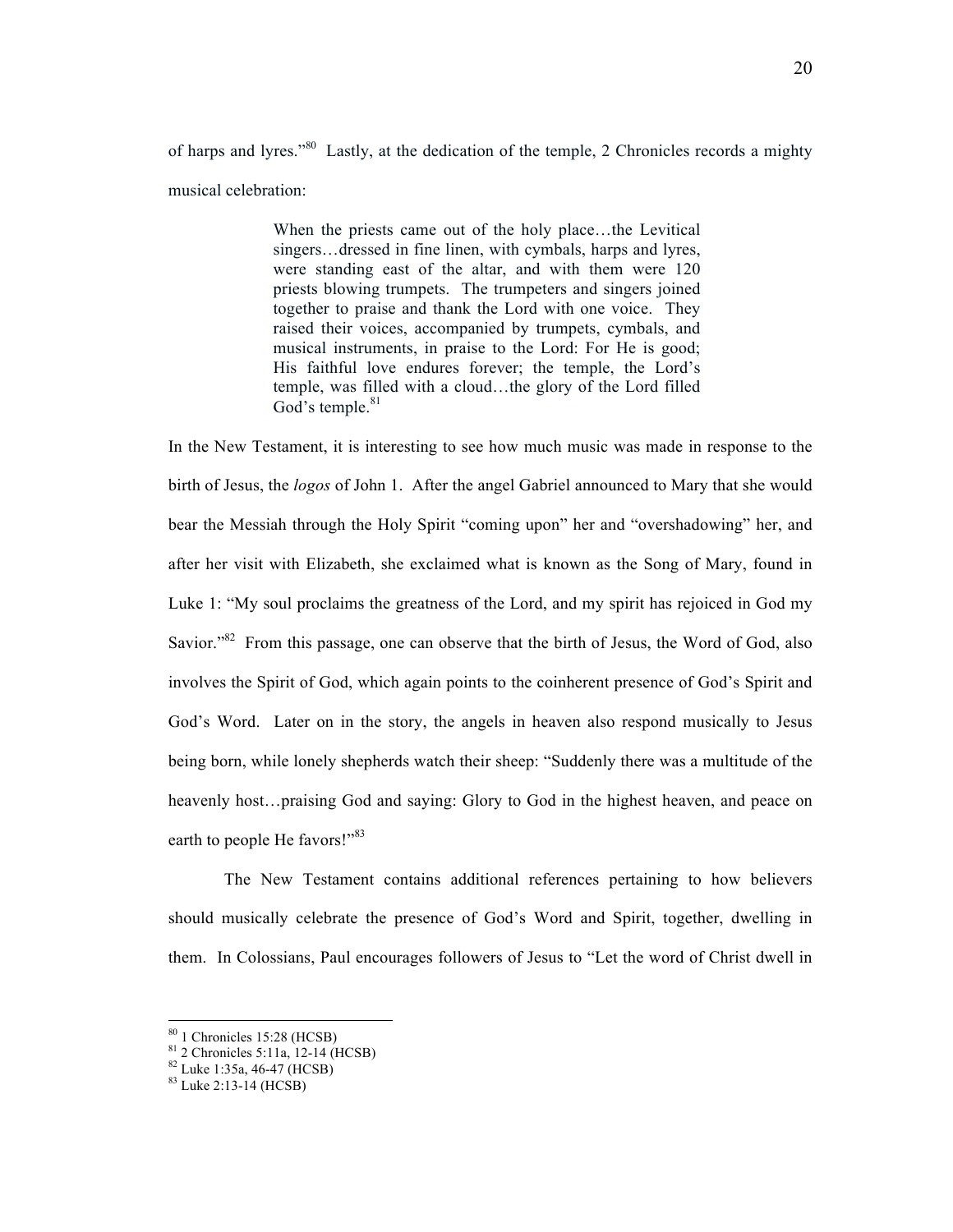you richly, teaching and admonishing one another in all wisdom, and singing psalms and hymns and spiritual songs," whereas in Ephesians, he challenges them to "be filled by the Spirit: speaking to one another in psalms, hymns, and spiritual songs, singing and making music."<sup>84</sup> In one passage, Paul refers to the indwelling of the message of Christ; in the other, he refers to the Spirit of God indwelling the believer. However, both passages instruct the believer, in response to this coinherent indwelling of God's Word and Spirit in their life, to sing and make music. Concerning the passage in Ephesians, author Steven Guthrie simply states, "This strong connection between song and the filling of the Spirit is remarkable."<sup>85</sup>

As one can see, there is indeed a connection between music and the celebration of the presence of God throughout the Scriptures. Music is used by all of creation to celebrate both the transcendence of a Creator who created all things through His Spirit and His Word, and the immanence of a God whose Word "became flesh and dwelt among us" through the work of the Spirit of God.<sup>86</sup> It is this same cosmic Word and Spirit that indwells each and every follower of Jesus intimately, leading him or her to sing and make music. Jürgen Moltmann insightfully declares: "[I]n the praise of creation the human being sings the cosmic liturgy, and through him the cosmos sings before its Creator the eternal song of creation."<sup>87</sup>

Thus far, this paper has discussed three major concepts. First, there is a quantifiable and observable connection between music and language. While they are not equals in conveying specifically explicit meaning, they do share striking commonalities at their most basic levels of operation and are interpreted similarly in the brain. With this assumption in place I suggested that music could convey specific meaningful, communicative ideas, thoughts, and actions. Using Morris Cohen's philosophy of meaning and the principle of

<sup>&</sup>lt;sup>84</sup> Colossians 3:16 (English Standard Version), Ephesians 5:18b-19 (HCSB)<br><sup>85</sup> Steven Guthrie, *Creator Spirit: The Holy Spirit and the Art of Becoming Human* (Grand Rapids, MI: Baker<br>Academic, 2011), 79.<br><sup>86</sup> John 1:14 (

<sup>&</sup>lt;sup>87</sup> Jürgen Moltmann, *God in Creation* (San Francisco: Harper and Row, 1985), 71.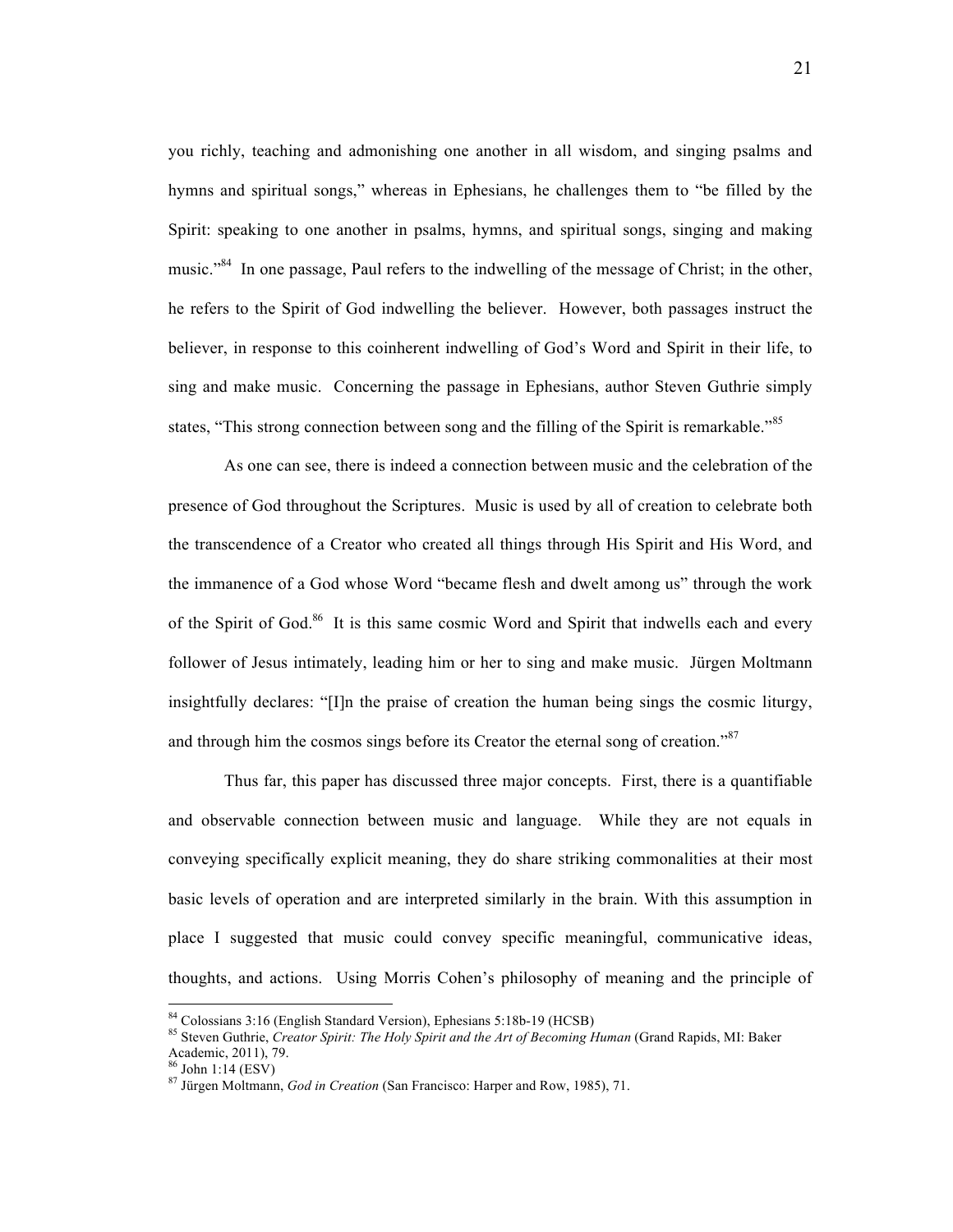holism, I asserted that music having meaning allows the listener to experience the full nature of the music by appreciating both the inherent structural qualities of the notes on paper, as well as to revel in its extrinsic referential associations to the world around us. With these two propositions in place, the third emphasis of this study has focused on showing how music is integral to the response to, and celebration of God's Word and Spirit being present in and through His creation as recorded in the Bible.

With these three claims in place, I wish to conclude this paper by proposing that the purpose for a divine connection between music, language, and musical meaning is to uncover the presence of God in the realities of hope, faith, and love. I will demonstrate specifically how the connection between music, language, and musical meaning addresses each of these three realities and explain why this is significant.

Hope has been defined as a "feeling of expectation and desire for a certain thing to happen."<sup>88</sup> All humans experience moments of intense anticipation and times of deep yearning for something or someone. It is not only humanity that yearns; Paul tells us "creation eagerly waits<sup>"89</sup> and that the "whole creation has been groaning together with labor pains"<sup>90</sup> for new creation, for the world to be restored to righteousness, and for redemption. Thankfully, the process has already been set into motion with the resurrection of Jesus Christ from the dead. Through His resurrection, a new creation is bursting forth in the midst of this one; "old things have passed away, and look, new things have come."<sup>91</sup> While this redemption and new creation initiative has indeed been set into motion, it has not been fully realized or actualized. It has been promised to occur one day, but, as Jürgen Moltmann observes, "[t]he word of promise…always creates an interval of tension between the uttering

 <sup>88</sup> *New Oxford American Dictionary*.<br><sup>89</sup> Romans 8:19 (HCSB)<br><sup>90</sup> Romans 8:22 (HCSB)<br><sup>91</sup> 2 Corinthians 5:17 (HCSB)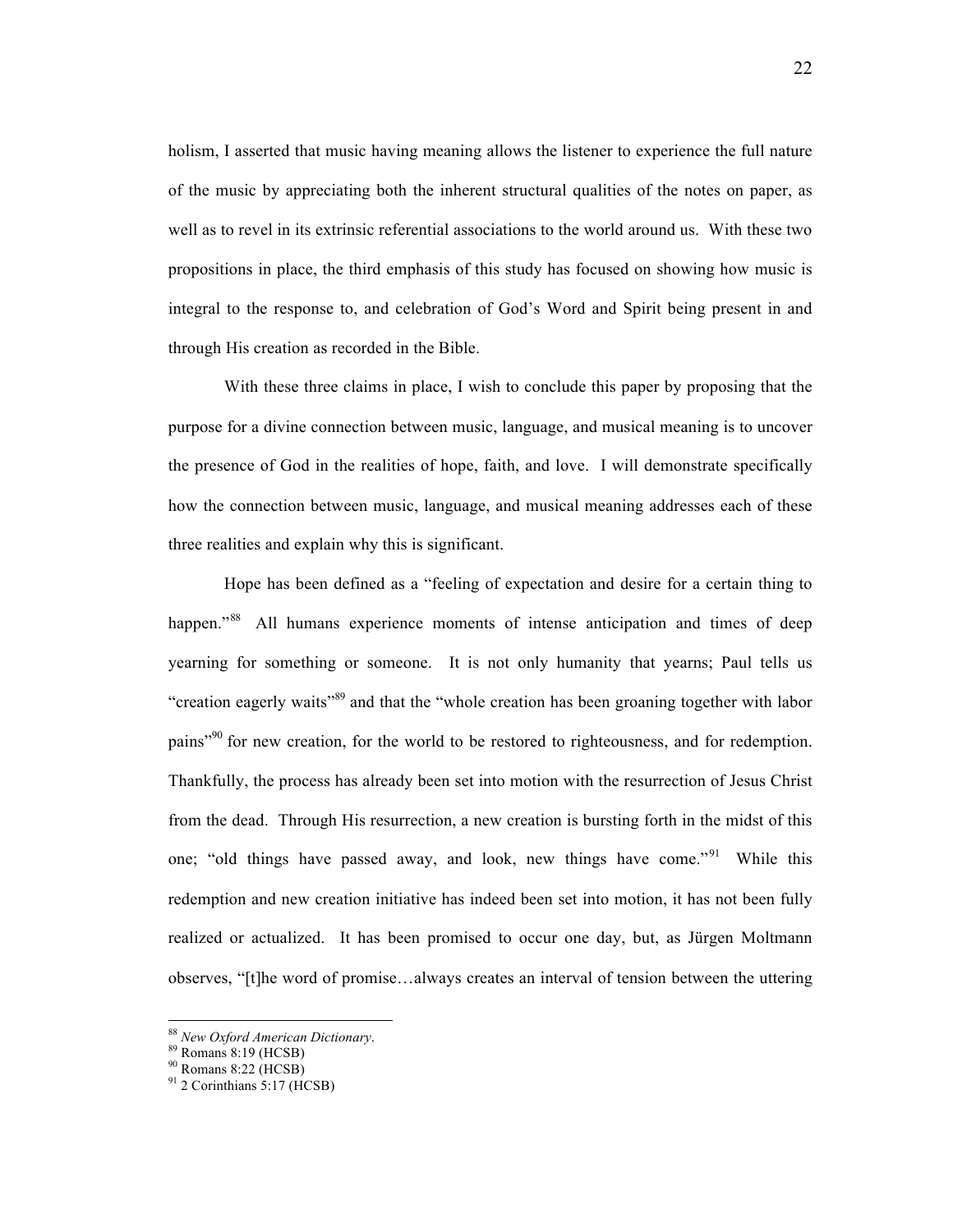of the promise and the redeeming of the promise.<sup>"92</sup> N. T. Wright puts it this way: we find ourselves living in the "intersection of the times, of our time and God's time, of the *then* and the *now* and the *not yet*,"<sup>93</sup> a place full of "intense pain and intense joy."<sup>94</sup>

It is in this very place that the power of music shines, offering perspective on moments of pain and joy and providing a glimpse of the *not yet* right here in the *now*. There have been painful moments in history where music "[helped] the human heart release its tears" and "sense anew the resilience of hope."<sup>95</sup> John Tavener's "Song for Athene" consoled millions at the funeral of Princess Diana as her casket was carried to its final resting place; songs such as "Walk With Me, Lord" and "Swing Low, Sweet Chariot" quickened the hearts of many slaves who suffered under the oppressive hand of the slave trade. "The Soldiers of the Moor" gave Holocaust inmates a chance to express their resistance to the Nazi regime in song. Other musical compositions such as Handel's "Zadok the Priest" signified the joy and majesty of a coronation, and John Rutter's anthem "This is the Day" was commissioned for the wedding of Prince William and Catherine Middleton to signify the hope that the couple would walk safely and happily through their new life together.

Ultimately, "[d]eath will exist no longer; grief, crying, and pain will exist no longer, because the previous things have passed away."<sup>96</sup> Sorrow and pain will be turned into joy that is both the announced promise that is waiting to be fulfilled and the story in which we find ourselves. We are "called to live, joyfully and painfully, in [this] story that is both His and ours" and remember that " $[o]$ ur time is in His hands."<sup>97</sup> Through all the changing scenes of life, the tension, the joy, and the pain, music is there to help us live in the tension and to

<sup>&</sup>lt;sup>92</sup> Jürgen Moltmann, *Theology of Hope* (Munich: HarperCollins Press, 1967), 104.<br><sup>93</sup> N. T. Wright, *The Case for the Psalms* (New York: HarperCollins Publishers, 2013), 44.<br><sup>94</sup> Ibid., 75.<br><sup>95</sup> Thomas H. Troeger, *Musi*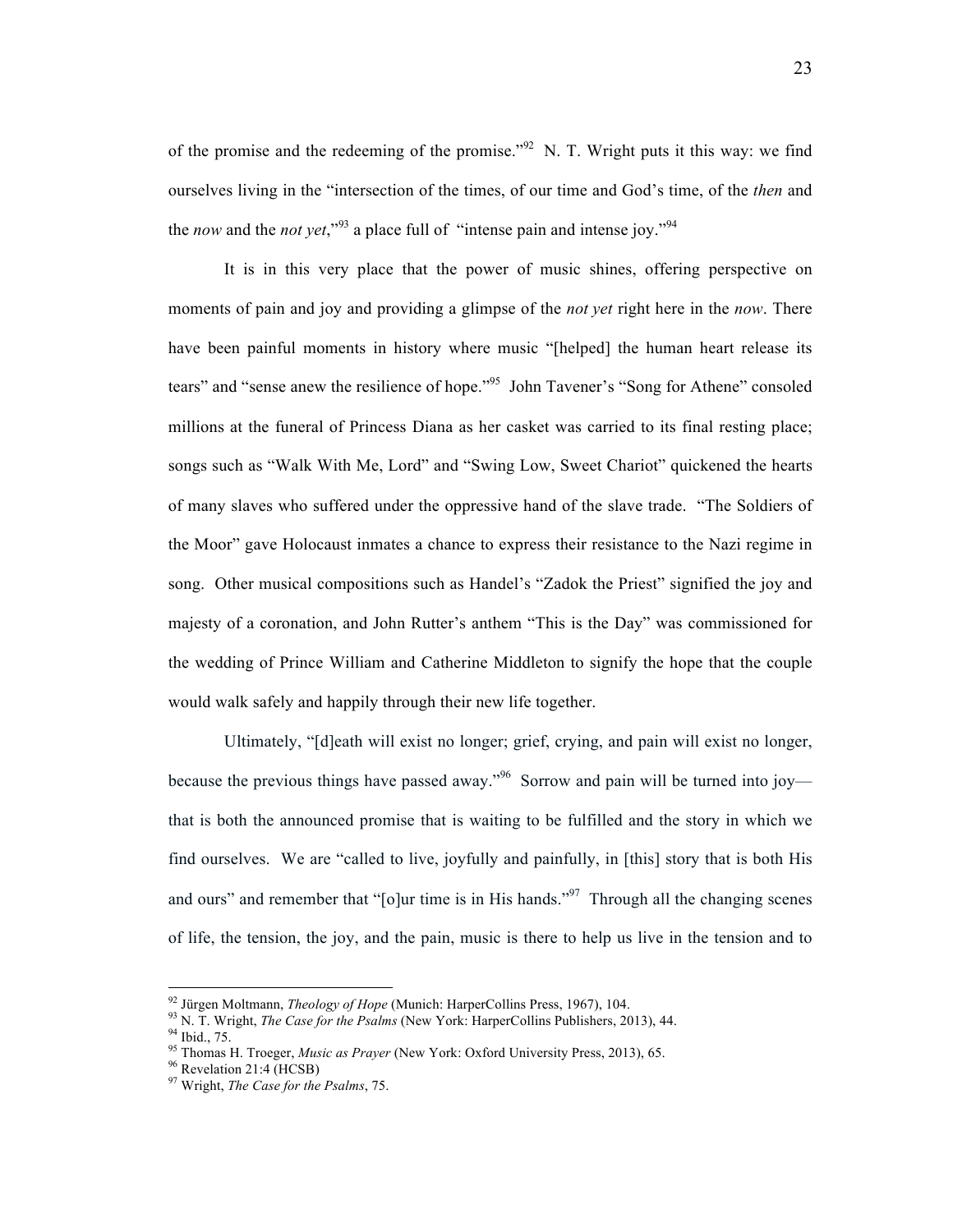remind us—"however stifled, faint, or repressed it is—that hope is real, that things are headed somewhere, and that that somewhere is good."<sup>98</sup>

The second divine reality that music speaks to is faith: "the reality of what is hoped for, the proof of what is not seen."<sup>99</sup> The writer of Hebrews continues, saying "[b]y faith we understand that the universe was created by the word of God, so that what is seen has been made from things that are not visible."<sup>100</sup> There is an imbedded sense of mystery in the world in which we live, the sense that things are what they are, but also, at the same time, point to invisible realities outside themselves that we can't quite understand, but experience all the time. This concept of mystery is not foreign in scripture. C. I. Scofield referred to mystery in scripture as "a previously hidden truth, now divinely revealed, but in which a supernatural element still remains despite the revelation."<sup>101</sup> This of course represents the very nature of Jesus Christ, the intangible "Word (who) became flesh."<sup>102</sup> Paul even refers to Jesus directly as the "mystery of God"<sup>103</sup> several times in his epistles. Robert Capon talks about Jesus as being "a gift hidden in every particle of creation, a gift that goes by the name of *the Mystery of Christ*."104 The mystery, of course, is that Jesus is what He is, a "rabbi, who taught and healed" and a "real historical figure," but at the same time, "there was something present (in Him), someone present, the very God of the universe."<sup>105</sup> As has been discussed earlier, this Mystery "sustains all things by His powerful word,"106 "ascended higher than all the heavens,

<sup>&</sup>lt;sup>98</sup> Bell, *What We Talk About*, 121.<br><sup>99</sup> Hebrews 11:1 (HCSB)<br><sup>100</sup> Hebrews 11:3 (HCSB)<br><sup>101</sup> C. I. Scofield, *The New Scofield Reference Bible* (New York: Oxford University Press, 1967), 1014.<br><sup>102</sup> John 1:14a (HCSB)<br><sup>1</sup>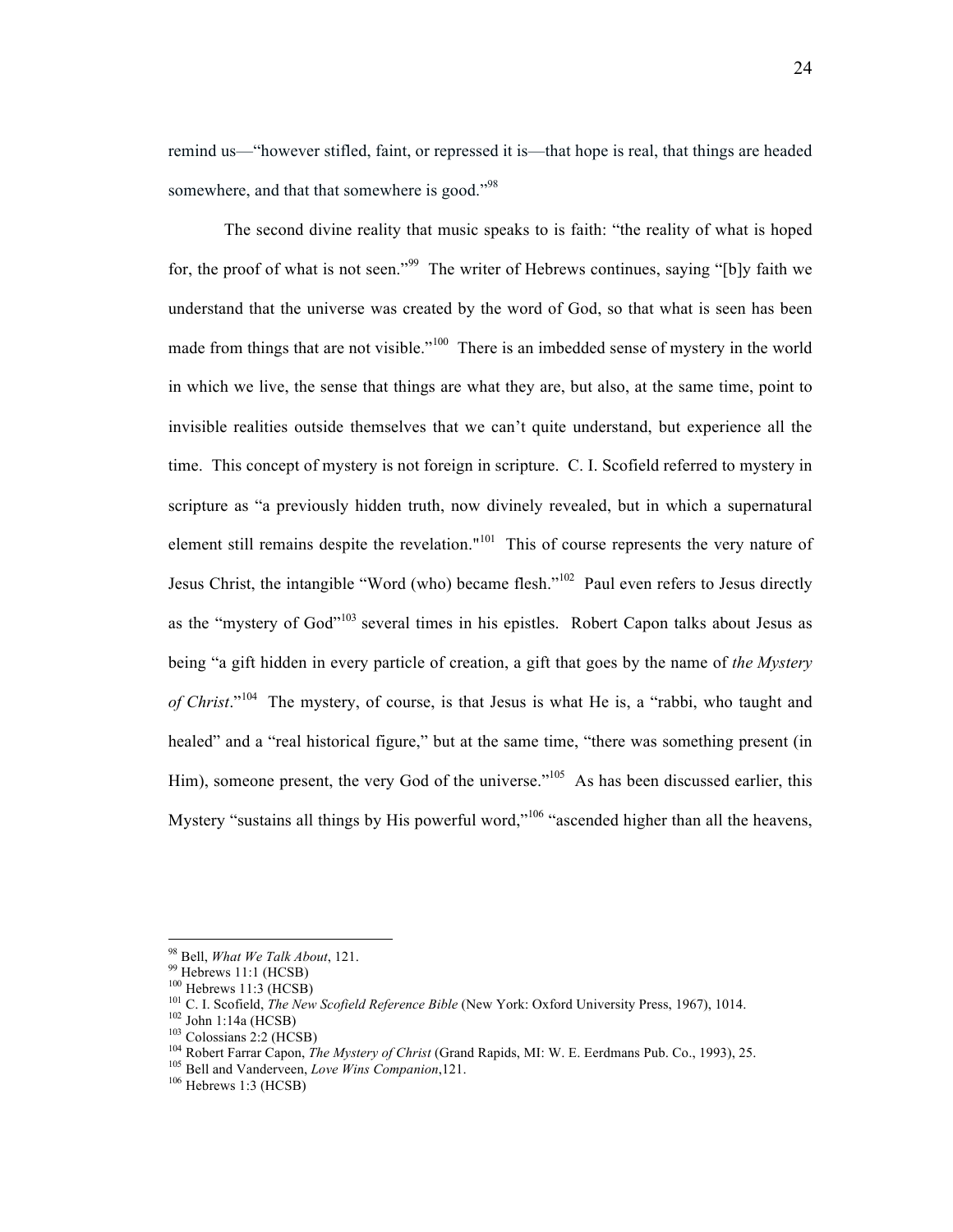in order to fill the whole universe," $107$  "holds all things together," $108$  and is the One "through whom we live."<sup>109</sup>

Music, I believe, has a way of helping us understand and appreciate this mystery by awakening us to see the presence of Christ all around us through wonder, imagination, and awe. Truly, "the earth is drenched with the presence of God."<sup>110</sup> When Jacob wakes up from his dream in Genesis 28, he exclaims, "Surely, the Lord is in this place, and I was not aware of it."<sup>111</sup> It has been noted that even "little children in the cradle are moved by sweet song and sound, so that they look around, listen with great wonder, open their mouths and eyes, and lose themselves in it, even if they do not understand what it is or what it means."<sup>112</sup> Music has the capacity to make one aware of faith, to wake him or her up to things that he or she hopes for and does not see, yet experience consistently through the presence of Christ, who is holding all things together and sustaining all things by the utterance of His words. Music possesses intangible, unspeakable qualities that, at times, leave our mouths void of words and eyes full of tears. The divine mystery is that these ethereal realities are only known and experienced *through* the concrete realities of notes on paper and sounds propagating through the air. It is a divine mystery because it reveals the presence of God all around us, and helps articulate the nature of who Jesus is: the God-man who became *tangible* so as to reveal the *intangible* qualities of the Father to mankind.

Indeed, "Jesus…invites us to embrace our weakness and doubt and anger and whatever other pain and helplessness we're carrying around, [to offer] it up in all of its

<sup>&</sup>lt;sup>107</sup> Ephesians 4:10b (HCSB)<br><sup>108</sup> Colossians 1:17 (HCSB)<br><sup>109</sup> 1 Corinthians 8:6b (HCSB)<br><sup>109</sup> 1 Corinthians 8:6b (HCSB)<br><sup>110</sup> Rob Bell, *Velvet Elvis: Repainting the Christian Faith* (New York: HarperCollins Publishers,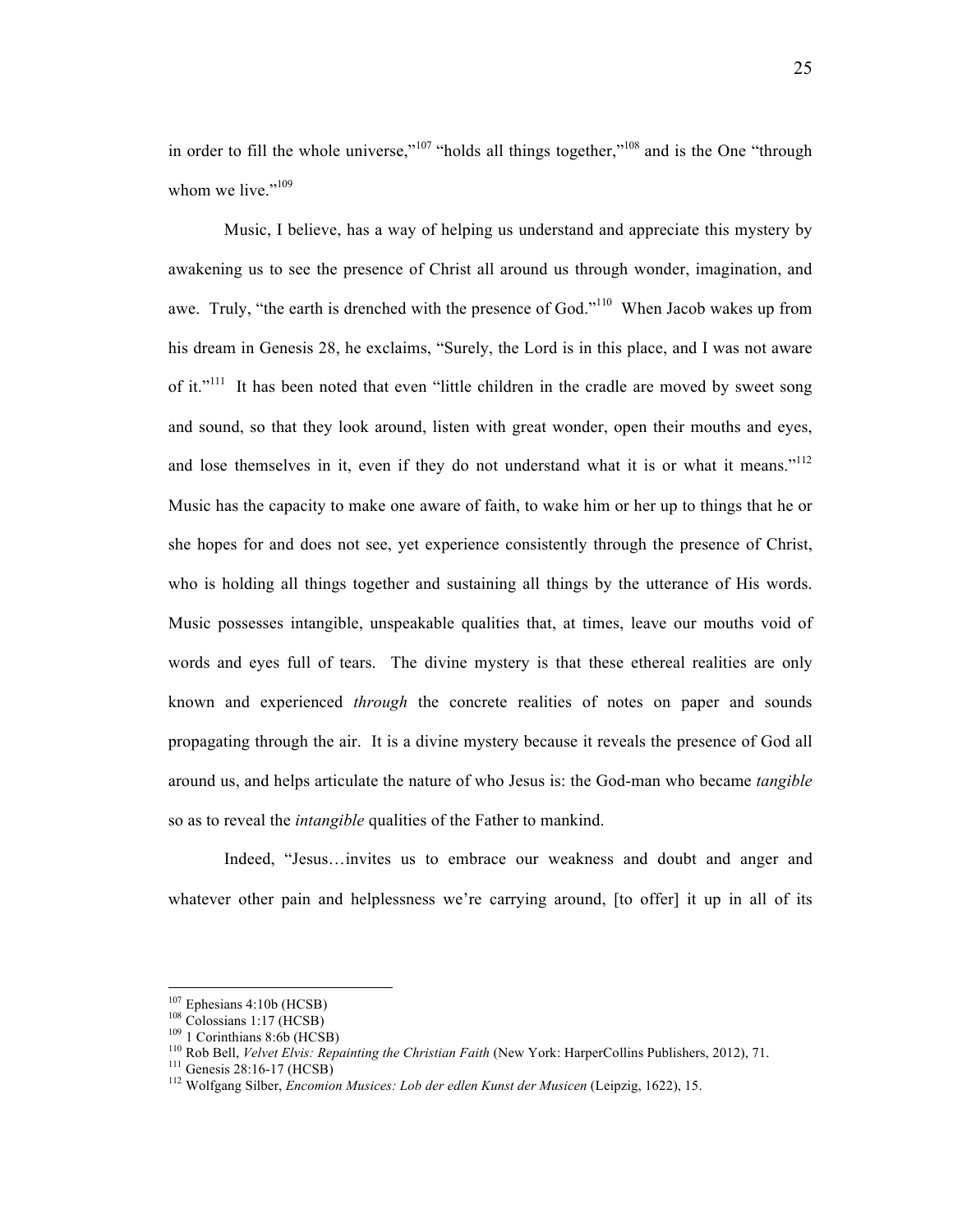mystery, strangeness, pain, and unresolved tension to God."<sup>113</sup> This means that we will have to put our faith and trust in the Mystery that is ever present with us, among us, and upon us. By talking about the nature of music, I believe one is able to trust this Mystery more easily by becoming cognizant of the reality of faith through the sounds of music.

Love is the third divine reality that music speaks to through the presence of God. The word "love" permeates society at large and is perhaps one of the most flippantly used words throughout modern culture today. People speak about loving football, God, "that dress," and pizza all in the same breath. The music industry certainly uses the word "love" in a superficial manner. In fact, one researcher noted that the "subject of love and relationships...[has dominated] pop music<sup> $n+14$ </sup> since the 1960s. This should come as no surprise; "[p]sychologists have concluded that the need to feel loved is a primary human emotional need."<sup>115</sup> Deep within the human heart, there is a hunger which only true love can satisfy. There seems to be a constant longing for more and a yearning for wholeness and true satisfaction in today's "lite" culture, as described by David Brooks:

> America, especially suburban America, is depicted as a comfortable but somewhat vacuous realm of unreality: consumerist, wasteful, complacent, materialistic, and selfabsorbed. Sprawling, shopping, Disneyfied Americans have cut themselves off from the sources of enchantment, the things that really matter…[t]heir lives are distracted by a buzz of trivial images, by relentless hurry instead of genuine contemplation, information rather than wisdom, and a profusion of superficial choices.<sup>116</sup>

The best word that captures this sense of hunger is German word *sehnsucht*. Greg Boyd comments that it is "an unusual word that is hard to translate, for it expresses a deep longing

<sup>&</sup>lt;sup>113</sup> Bell, *What We Talk About*, 146.<br><sup>114</sup> Cathy Keen, "Love Still Dominates Pop Song Lyrics, but with Raunchier Language,." *News: University of Florida*. http://news.ufl.edu/archive/2007/05/love-still-dominates-pop-song-lyrics-but-with-raunchierlanguage.html (accessed September 28, 2014).

<sup>115</sup> Gary Chapman, *The Five Love Languages: The Secret to Love that Lasts* (Chicago: Northfield Publishing,

<sup>&</sup>lt;sup>116</sup> David Brooks, *On Paradise Drive* (New York: Simon & Schuster, 2004), 110.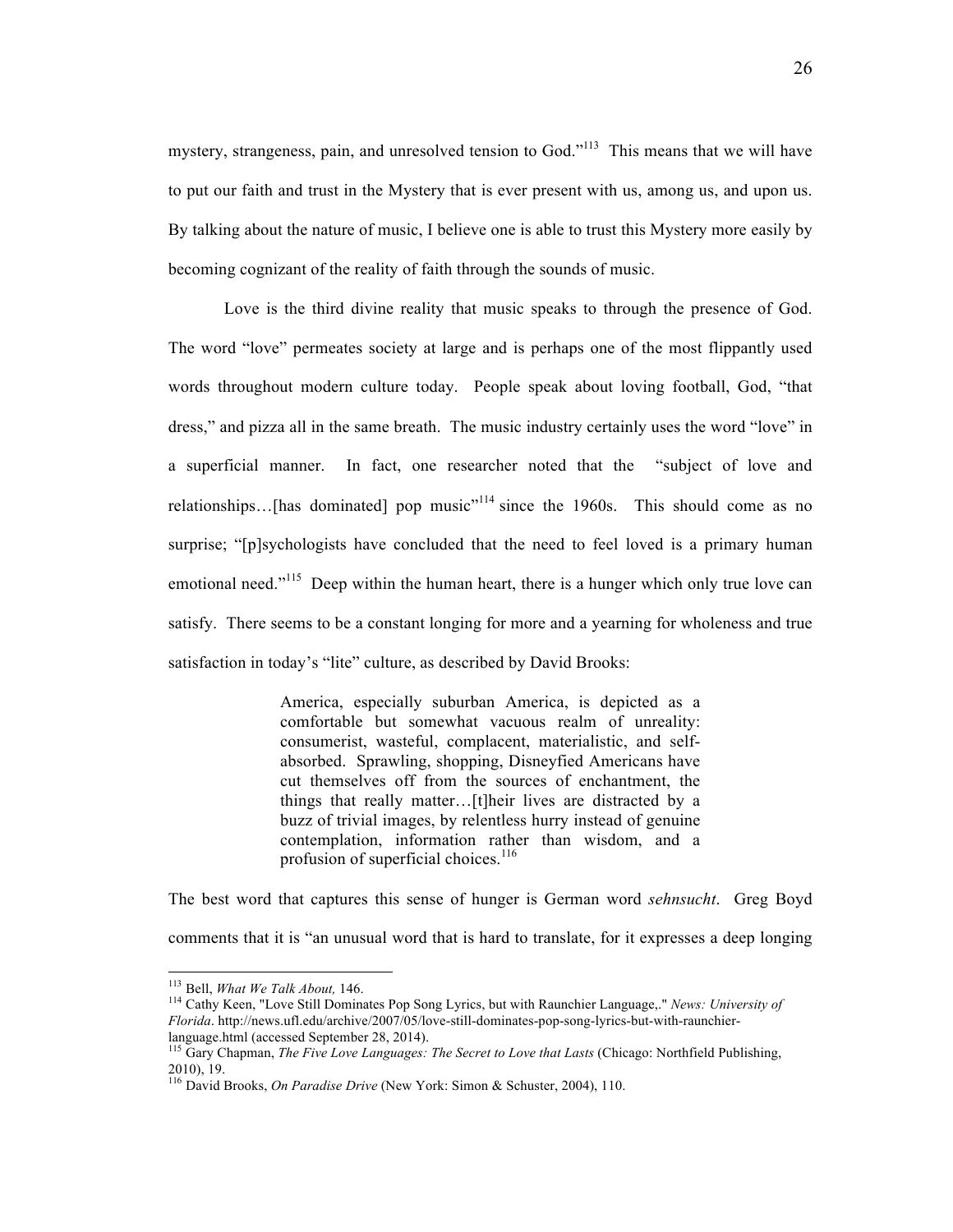or craving for something that you can't quite identify and that always feels just out of reach." 117 Boyd himself defines *sehnsucht as* the "need to experience God's perfect, unconditional love."<sup>118</sup>

It is impossible to talk about God and love as separate entities; where one is, you also find the other, because "God is love."119 It is His *modus operandi* for all that He has done and will do. With respect to creation, Moltmann remarks, "Creation…is the communication of His love, which knows neither premises nor preconditions: *creation ex amore Dei*," and that "creation was called into being out of the inner love which the eternal God Himself is."<sup>120</sup> God, in fact, "so loved the world that He gave His one and only Son" for redemption, restoration, and wholeness from separation and sin.<sup>121</sup> Rob Bell puts it this way: "Love is what God is, love is why Jesus came….This love is as wide as the sky and as small as the cracks in your heart no one else knows about."<sup>122</sup> It is this sacred reality that music speaks to so poignantly. St. Augustine is quoted as saying, "Love is heavy;"<sup>123</sup> it infuses a lite, dull, mundane culture with weight, significance, and depth. Throughout life, people have experiences that "jolt [them] into the affirmation that whatever *this* is, it matters,"<sup>124</sup> perhaps at a wedding, a funeral, while sharing a meal with a hurting friend, watching a sunset with a significant other, or listening to a certain piece of music.

Music has a way of making one stop and pay attention to what is going on right in front of them, something that is humming just below the surface: the presence of a God who is love. This understanding of the power of music is not new. In eras gone by, music was

<sup>&</sup>lt;sup>117</sup> Gregory Boyd, Benefit of the Doubt (Grand Rapids: Baker Books, 2013), 56.

<sup>&</sup>lt;sup>118</sup> Ibid., 57.<br>
<sup>119</sup> I John 4:8b (HCSB)<br>
<sup>120</sup> Moltmann, *God in Creation*, 76.<br>
<sup>121</sup> John 3:16a (ESV)<br>
<sup>122</sup> Bell, *Love Wins*, 197-198.<br>
<sup>123</sup> Charles Chaput, "Library: Called to Live in the Holy Spirit," *Catholic* 

http://www.catholicculture.org/culture/library/view.cfm?recnum=8322 (accessed October 1, 2014). <sup>124</sup> Bell, *What We Talk About*, 110.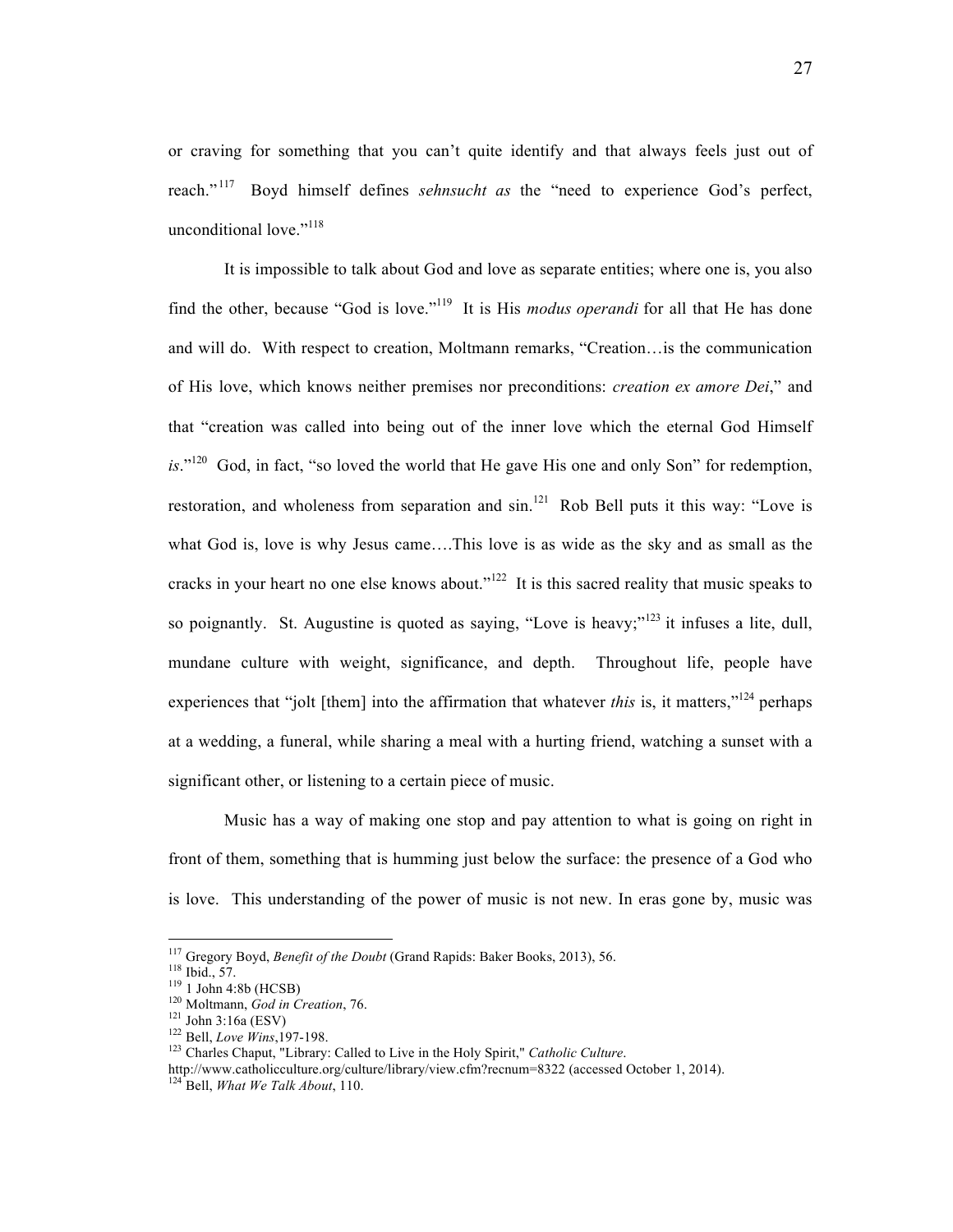deemed to be the entire universe's source of unity, wholeness, and connectedness. There was a belief that "[t]he ancient cosmos was literally *enchanted*—it sang. The music of the spheres ordered the universe with its inaudible harmonies….Music was not simply an object in a magical world, *but the rational agent of enchantment itself*<sup>1125</sup> However, modern society has, for the most part, done away with this enchantment; indeed, Max Weber states that modernity is marked by "the disenchantment of the world."<sup>126</sup> As Bell puts it: "Our days can easily become a blur, the parts and pieces blending together, all of it losing its connection and depth and significance…all of it reduced to what it is at its surface, shallow level, separated from the source."<sup>127</sup>

It is in this place that music's capacity to "reunite and reconnect [humanity] with the sacred depth, significance, and meaning of every moment of every day"  $128$  shines. Daniel Chua says it this way:

> If music is an integral part of what it is to be human, then it ought to reflect something of the image of God in which we are made. If part of the *imago Dei* is the relationship of love that lies at the heart of the Trinity, then perhaps music can open up a way of thinking about how we relate to the world and to God in a manner where love rather than reason dominates.<sup>129</sup>

Every single human being bears the image of God.<sup>130</sup> To be made in the image of God is to "reflect what God is like and who God is" $131$  in the world that He created. In other words, "God intends his wise, creative, loving presence and power to be *reflected*—imaged, if you

<sup>125</sup> Jeremy Begbie and Steven R. Guthrie, *Resonant Witness: Conversations between Music and Theology* (Grand Rapids, MI: W.B. Eerdmans Pub. Co., 2011), 139-140.<br><sup>126</sup> Max Weber, Hans Heinrich Gerth, and C. Wright Mills, *From Max Weber: Essays in Sociology* (New York:

Oxford University Press, 1946), 155.<br><sup>127</sup> Bell, *What We Talk About*, 185.<br><sup>128</sup> Ibid.<br><sup>129</sup> Begbie and Guthrie, *Resonant Witness*, 160.<br><sup>130</sup> Genesis 1:26-27 (HCSB)<br><sup>131</sup> Rob Bell, *Sex God* (New York: Harpercollins Pub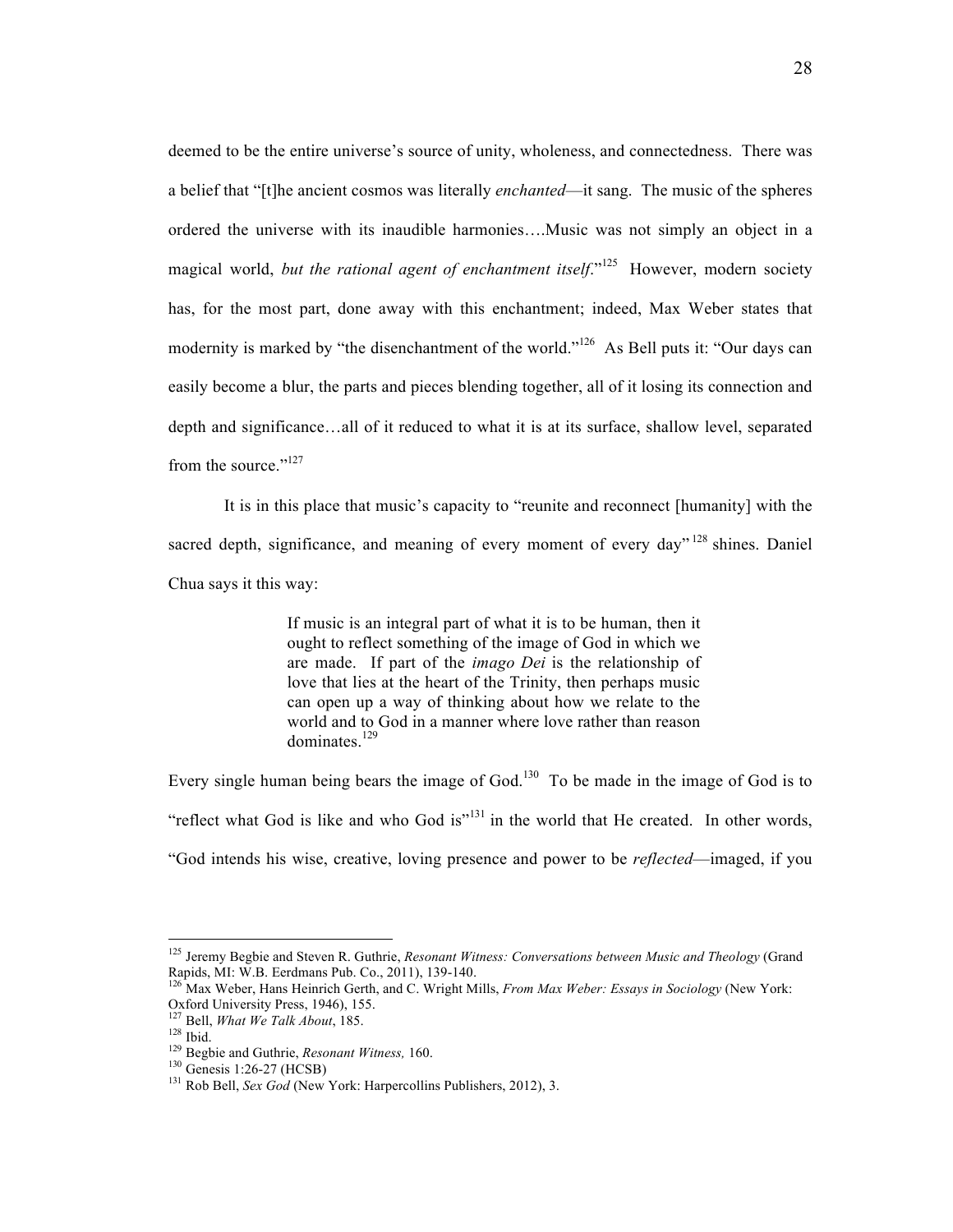like—into his world *through* his human creatures."<sup>132</sup> We were made to be in constant communion with God, to love Him, to be fully satisfied in Him, and to enjoy Him, His creation, and His goodness forever. When sin invaded the world, it hijacked the human heart of its satisfaction in God and cursed us with a nagging sense of nostalgia, shallowness, and hunger in our hearts. Music has the capacity to alert one to this hunger that is inside every human being for the love of God, the shalom that comes from being in relationship with Him, and the life that only He can provide.

To conclude, I have argued throughout this paper that music possesses communicative and meaningful properties, which reveal the power and presence of God in the divine realities of hope, faith, and love. More than eliciting fleeting emotions and cheap sensations, "music communicates the character and providential oversight of God….It communicates goodness and truth."<sup>133</sup> Perhaps the hymn "This is My Father's World" conveys this most clearly:

> This is my Father's world, and to my listening ears All nature sings, and round me rings the music of the spheres This is my Father's world: He shines in all that's fair; In the rustling grass I hear Him pass, He speaks to me everywhere.<sup>134</sup>

Unfortunately, this hymn "only gives us half the picture—only paradise, and not paradise lost. Creation speaks out of both sides of its mouth now. It sings and rings, but it also groans,"<sup>135</sup> at the same time. Take out the singing and ringing, and all that music ends up doing is distorting, oppressing, enslaving, and portraying the slimy darkness that is the reality of sin, the lie that God is not here and that there is no truth, goodness, life, and beauty in this world. Take out the pain, darkness, and groaning, and music becomes kitsch, which is

<sup>&</sup>lt;sup>132</sup> N. T. Wright, *Surprised by Hope* (New York: HarperOne, 2008), 207.<br><sup>133</sup> Paul Munson and Joshua Farris Drake, *Art and Music: A Student's Guide* (Wheaton: Crossway, 2014), 85.<br><sup>134</sup> Maltbie Babcock, "This Is My Fat

<sup>&</sup>lt;sup>135</sup> Cornelius Plantinga, *Engaging God's World* (Grand Rapids: W.B. Eerdmans, 2002), 47-48.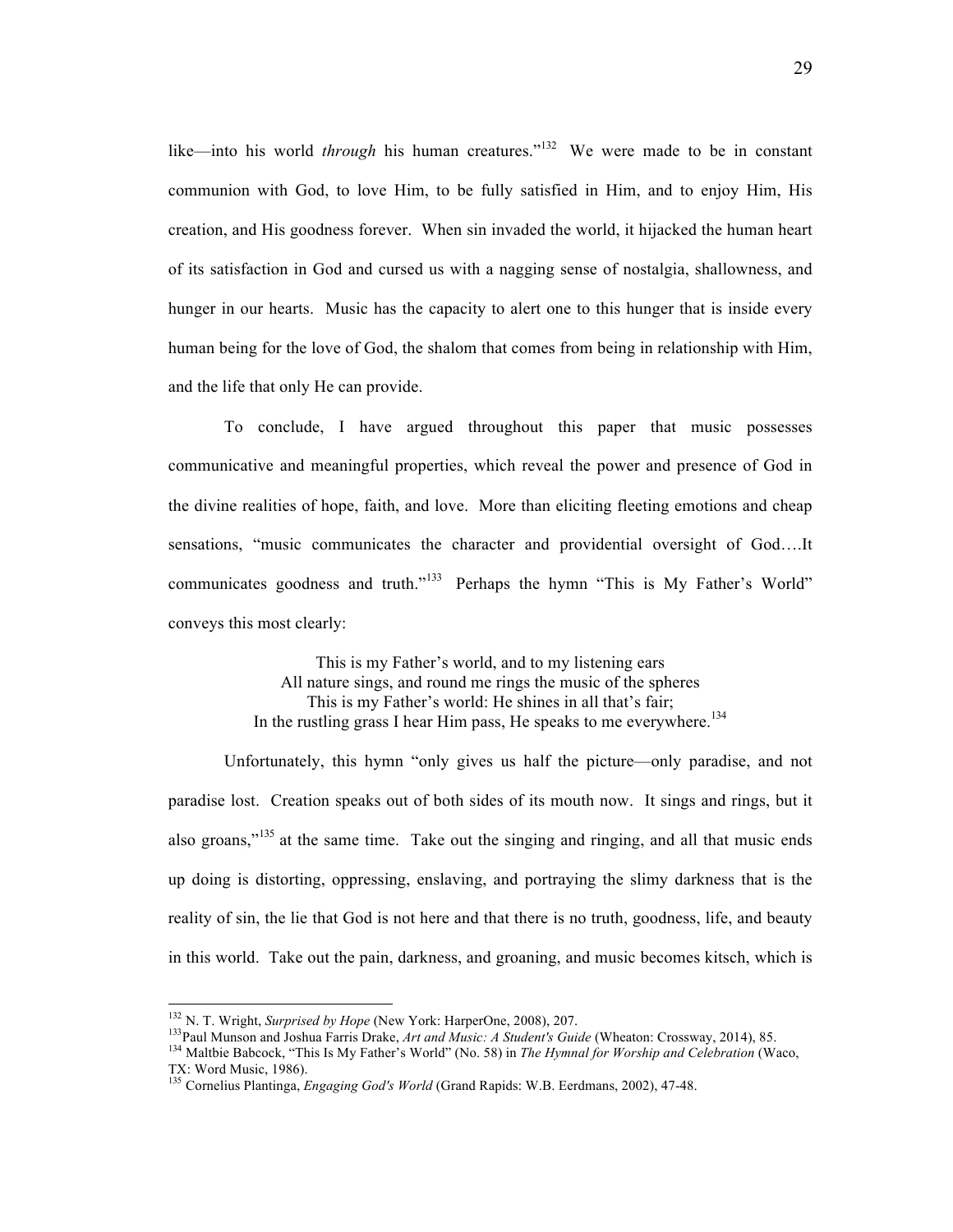also a lie. Kitsch is "mediocrity in full masquerade; kitsch is presumptuous, hypocritical mediocrity; it is blatant and strident pretension."<sup>136</sup> For music to be truly meaningful, it has to "[come] to terms with *both* the wounds of the world *and* the promise of resurrection and…express and respond to both of them at once.<sup> $137$ </sup> This, of course, is exactly what we celebrate on Easter Sunday. Jesus Christ responded to the darkness and evil of creation squarely on the cross, absorbing it in His own death, and then defeating it triumphantly by resurrecting bodily from the grave, thereby initiating a new creation right in the midst of the old one. This truth is echoed by Paul in Philippians when he says, "He who began a good work in you will bring it to completion at the day of Jesus Christ." 138 The words *began*, *good work*, and *complete* first appear in the creation story of Genesis in that particular order. Paul, a man well versed in the ancient Hebrew scriptures, uses those words in the same order to say, "The same creative [expression] that formed the universe is unleashed *in us through our trust in what God is doing in the world through Jesus*."139 This is much more than just an abstract intellectual affirmation; it is the real, concrete experience of the presence of God's Word and Spirit all around us, and, most importantly, in us. Think of it this way:

> Imagine that, after you've read a review of an album, someone asks you questions about that album—asks what the songs sounded like and what the lyrics were about. There's a chance you could answer all the questions about that album *without ever actually hearing the songs*. Jesus comes to help us hear the songs.<sup>140</sup>

Indeed, Jesus came to help us hear the songs. As Bill and Gloria Gaither put it:

He started the whole world singing a song The words and the music were there all along What the song had to say was that love found a way

<sup>&</sup>lt;sup>136</sup> Harold Best, *Music Through the Eyes of Faith* (New York: HarperCollins Publishers, 1993), 129.<br><sup>137</sup> Wright, *Surprised by Hope*, 224.<br><sup>138</sup> Philippians 1:6 (HCSB)<br><sup>139</sup> Bell, *What We Talk About*, 210.<br><sup>140</sup> Ibid.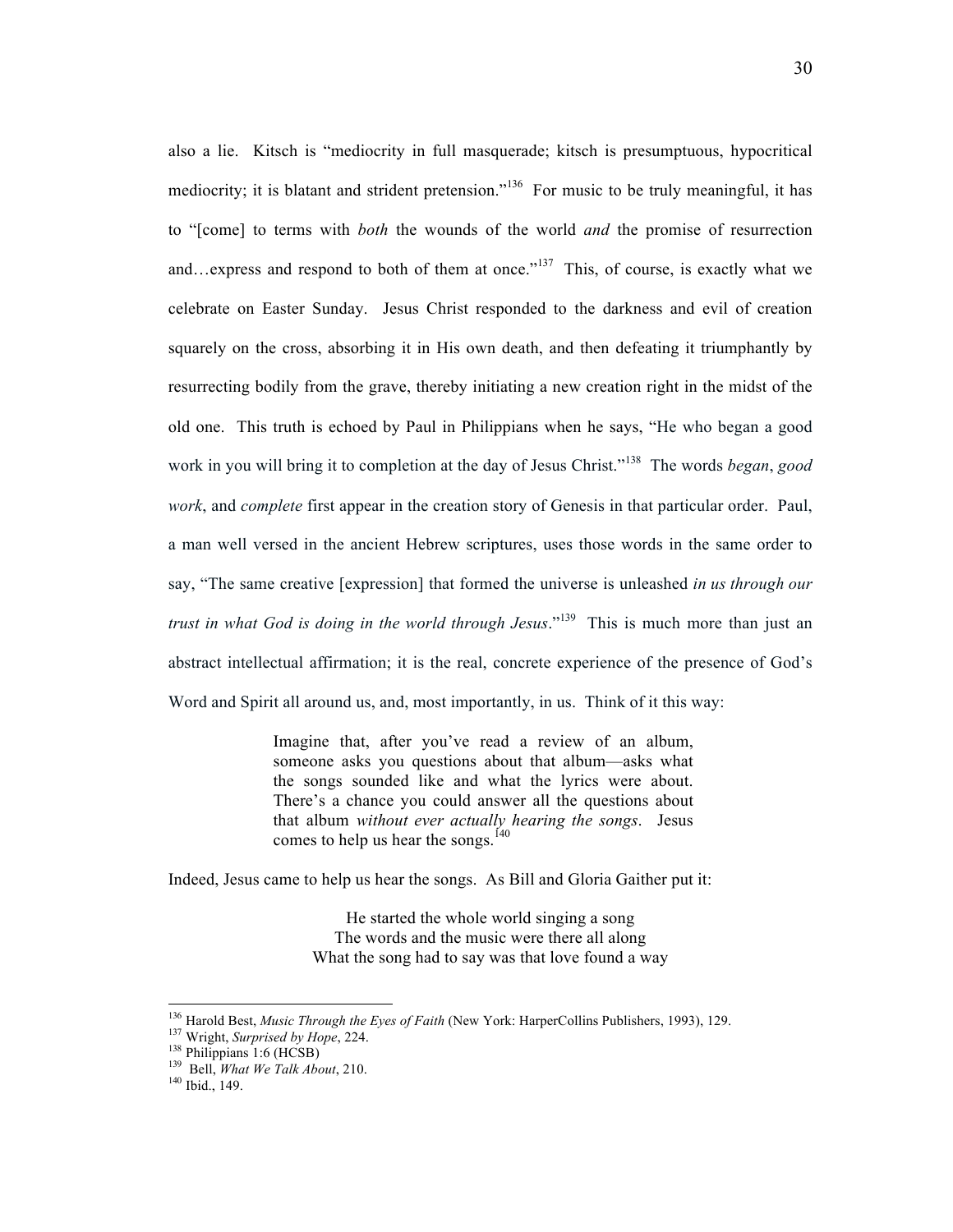To start the world singing a song. $^{141}$ 

My hope is that this paper on language, music, and musical meaning, in some small way, will awaken the reader to consider and personally experience this song of salvation, which is the most communicative and meaningful song ever sung.

#### **Bibliography**

Almén, Byron. *A Theory of Musical Narrative*. Bloomington: Indiana University Press, 2008.

<sup>141</sup> Bill Gaither, Gloria Gaither, and Chris Waters, *He Started the Whole World Singing a Song* (Alexandria, IN: Gaither Music Group, 1982).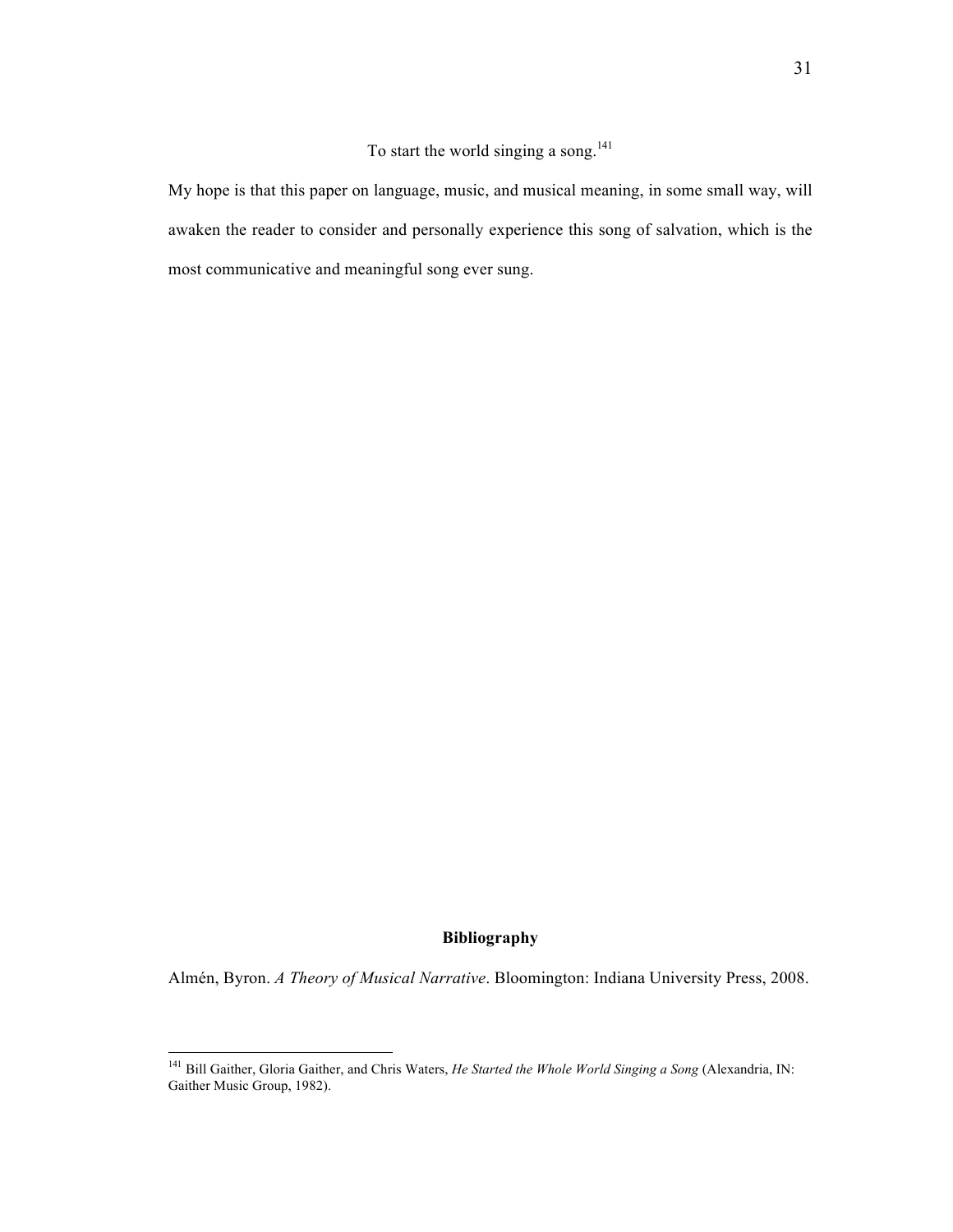- Almén, Byron and Edward Pearsall, eds. *Approaches to Meaning in Music*. Bloomington: Indiana University Press, 2006.
- Antović, Mihailo. "Musicolinguistics: From a Neologism to an Acknowledged Field." *Linguistics and Literature* 3, no. 2 (2005): 243-257.

Babcock, Maltbie, "This Is My Father's World" (No. 58) in *The Hymnal for Worship and Celebration*. Waco, TX: Word Music, 1986.

- Barth, Karl. *Church Dogmatics.* 3/1. Edinburgh: T. & T. Clark, 1956.
- Begbie Jeremy. *Resounding Truth: Christian Wisdom in the World of Music.* Grand Rapids: Baker Academic, 2007.
- Begbie, Jeremy and Steven R. Guthrie. *Resonant Witness: Conversations between Music and Theology*. Grand Rapids, MI: W.B. Eerdmans Pub. Co., 2011.
- Bell, Rob, *Love Wins*. New York: HarperCollins Publishers, 2011.

———. *Sex God*. New York: HarperCollins Publishers, 2012.

———. *Velvet Elvis: Repainting the Christian Faith*. New York: HarperCollins Publishers, 2012.

———. *What We Talk About When We Talk About God*. New York: HarperCollins Publishers, 2013.

- Bell, Rob and David Vanderveen. *The Love Wins Companion*. New York: HarperCollins Publishers, 2011.
- Bernstein, Leonard. *The Unanswered Question: Six Talks at Harvard*. Cambridge: Harvard University Press, 1976.
- Best, Harold. *Music through the Eyes of Faith*. New York: HarperCollins Publishers, 1993.
- Boyd, Gregory. *Benefit of the Doubt*. Grand Rapids, MI: Baker Books, 2013.
- Brandt, Anthony, Molly Gebrian, and L. Robert Slevc. "Music and Early Language Acquisition." *Frontiers in Psychology* 3 (2012): 1-17. http://journal.frontiersin.org/Journal/10.3389/fpsyg.2012.00327/full
- Brown, Steven, Michael J. Martinez, and Lawrence M. Parsons. "Music and Language Side by Side in the Brain: a PET Study of the Generation of Melodies and Sentences." *European Journal of Neuroscience* 23 (2006): 2791-2803.

Brooks, David. *On Paradise Drive*. New York: Simon & Schuster, 2004.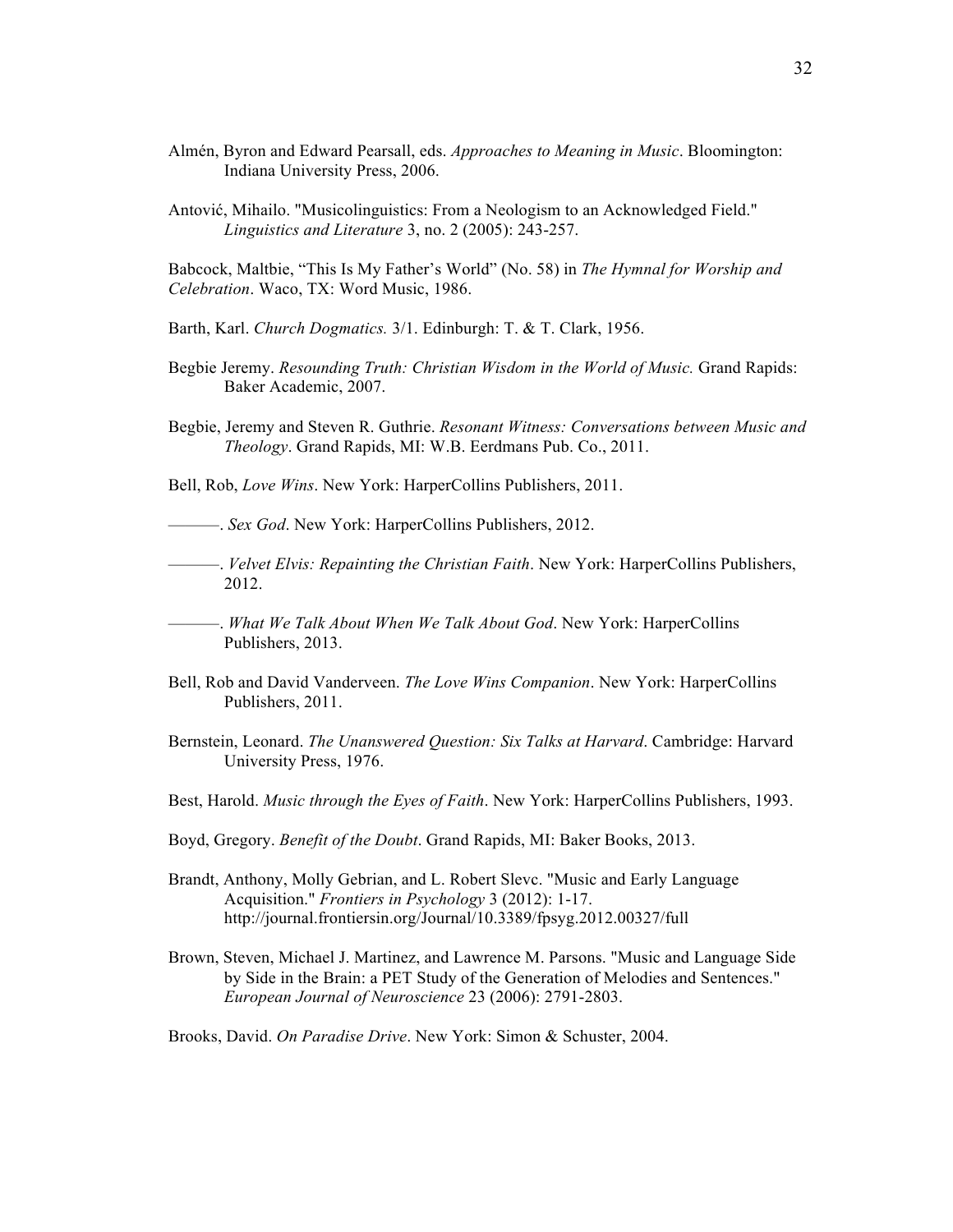- Calvin, John. *The Institutes of the Christian Religion.* Vols. 1 and 2. Tr. Ford Lewis Battles. The Library of Christian Classics, 1.5.1. Philadelphia: The Westminster Press, 1960.
- Cannon, Beekman, William Waite, and Alvin Johnson. *The Art of Music.* New York: Thomas Y. Crowell Co., 1960.
- Capon, Robert Farrar. *The Mystery of Christ*. Grand Rapids, MI: W. E. Eerdmans Pub. Co., 1993.
- Chadwick, Henry. *Confessions*. Oxford: Oxford University Press, 1991.
- Chapman, Gary. *The Five Love Languages: The Secret to Love that Lasts*. Chicago: Northfield Publishing, 2010.
- Chaput, Charles. "Library: Called to Live in the Holy Spirit." *Catholic Culture*. http://www.catholicculture.org/culture/library/view.cfm?recnum=8322 (accessed October 1, 2014).
- Cohen, Morris R. *A Preface to Logic*. New York: H. Holt and Co., 1944.
- Copland, Aaron. *What to Listen for in Music*. Rev. ed. New York: McGraw-Hill, 1957.

Fitch, W. Tecumseh. "The Evolution of Music in Comparative Perspective." *New York Academy of Sciences* 1060 (2005): 1-20.

- Gaither, Bill, Gloria Gaither, and Chris Waters. "He Started the Whole World Singing a Song." Alexandria, IN: Gaither Music Group, 1982.
- Hendry, George S. "Theological Table-Talk: On Being a Creature." *Theology Today* 38, no. 1 (1981): 60-72.
- Keen, Cathy. "Love Still Dominates Pop Song Lyrics, but with Raunchier Language." *News: University of Florida*. http://news.ufl.edu/archive/2007/05/love-still-dominates-popsong-lyrics-but-with-raunchier-language.html (accessed September 28, 2014).
- Kivy, Peter. *Music, Language, and Cognition: And Other Essays in the Aesthetics of Music*. Oxford: Clarendon Press, 2007.
- Koelsch, Stefan. "Neural Correlates of Music Perception." In *Language, Music, and the Brain*. Ed. Michael A. Arbib. Cambridge: The MIT Press, 2013.
- Koelsch, Stefan and Walter A. Siebel. "Towards a Neural Basis of Music Perception." *Trends in Cognitive Sciences* 9, no. 12 (2005): 578-584.
- Letter to Marc-André Souchay. October 15, 1842. Trans. John Michael Cooper, in SR 161  $(6:14)$ .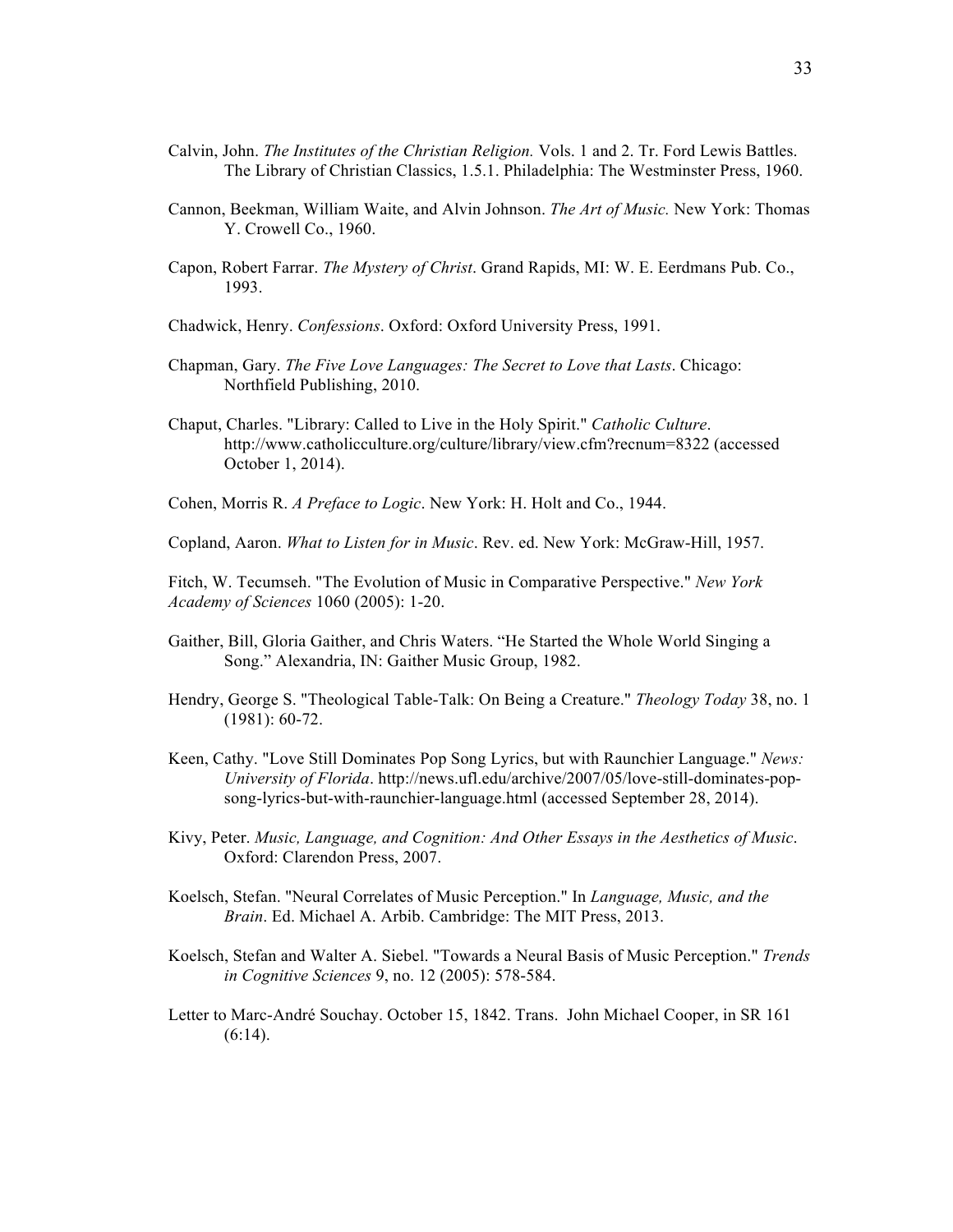- Martin, James. "A Way of Proceeding." In *The Jesuit Guide to (Almost) Everything: A Spirituality for Real Life*. New York: HarperCollins Publishers, 2010.
- McNamee, David. "Brain Scans of Jazz Musicians Unveil Language and Music Similarities Medical News Today." Medical News Today, (accessed June 18, 2014), http://www.medicalnewstoday.com/articles/273060.php.
- Meyer, Leonard B. "Meaning in Music and Information Theory." *The Journal of Aesthetics and Art Criticism* 15, no. 4 (1957): 412-424.
- Migliore, Daniel L. *Faith Seeking Understanding: An Introduction to Christian Theology*. Grand Rapids: W.B. Eerdmans, 1991.
- Moltmann, Jürgen. *God in Creation*. San Francisco: Harper and Row, 1985.

———. "Experience of Life – Experience of God." In *The Spirit of Life: a Universal Affirmation*. Munich: First Fortress Press, 1991.

- ———. *Theology of Hope*. Munich: Harpercollins Press, 1967.
- Munson, Paul and Joshua Farris Drake. *Art and Music: A Student's Guide*. Wheaton: Crossway, 2014.
- Nattiez, Jean-Jacques. *Music and Discourse: Toward a Semiology of Music*. Princeton: Princeton University Press, 1990.
- Patel, Aniruddh D. *Music, Language, and the Brain*. Oxford: Oxford University Press, 2008.
- Patel, Aniruddh D. and Joseph R. Daniele. "The Interplay of Linguistic and Historical Influences on Musical Rhythm in Different Culture." *International Conference on Musical Perception and Cognition* (2014): 1-4. http://www.nsi.edu/~ani/Daniele\_Patel\_ICMPC8.pdf.
- Peretz, Isabelle and Robert J. Zatorre. *The Cognitive Neuroscience of Music*. Oxford: Oxford University Press, 2003.
- Plantinga, Cornelius. *Engaging God's World*. Grand Rapids, MI: W.B. Eerdmans, 2002.
- Poythress, Vern Sheridan. *In the Beginning Was the Word: Language: A God-centered Approach*. Wheaton: Crossway, 2009.
- Scofield, C. I. *The New Scofield Reference Bible*. New York: Oxford University Press, 1967.
- Silber, Wolfgang. *Encomion Musices: Lob der edlen Kunst der Musicen*. Leipzig, 1622.
- Theopedia. "Elohim." *Theopedia, an Encyclopedia of Biblical Christianity*, (accessed July 5, 2014), http://www.theopedia.com/Elohim